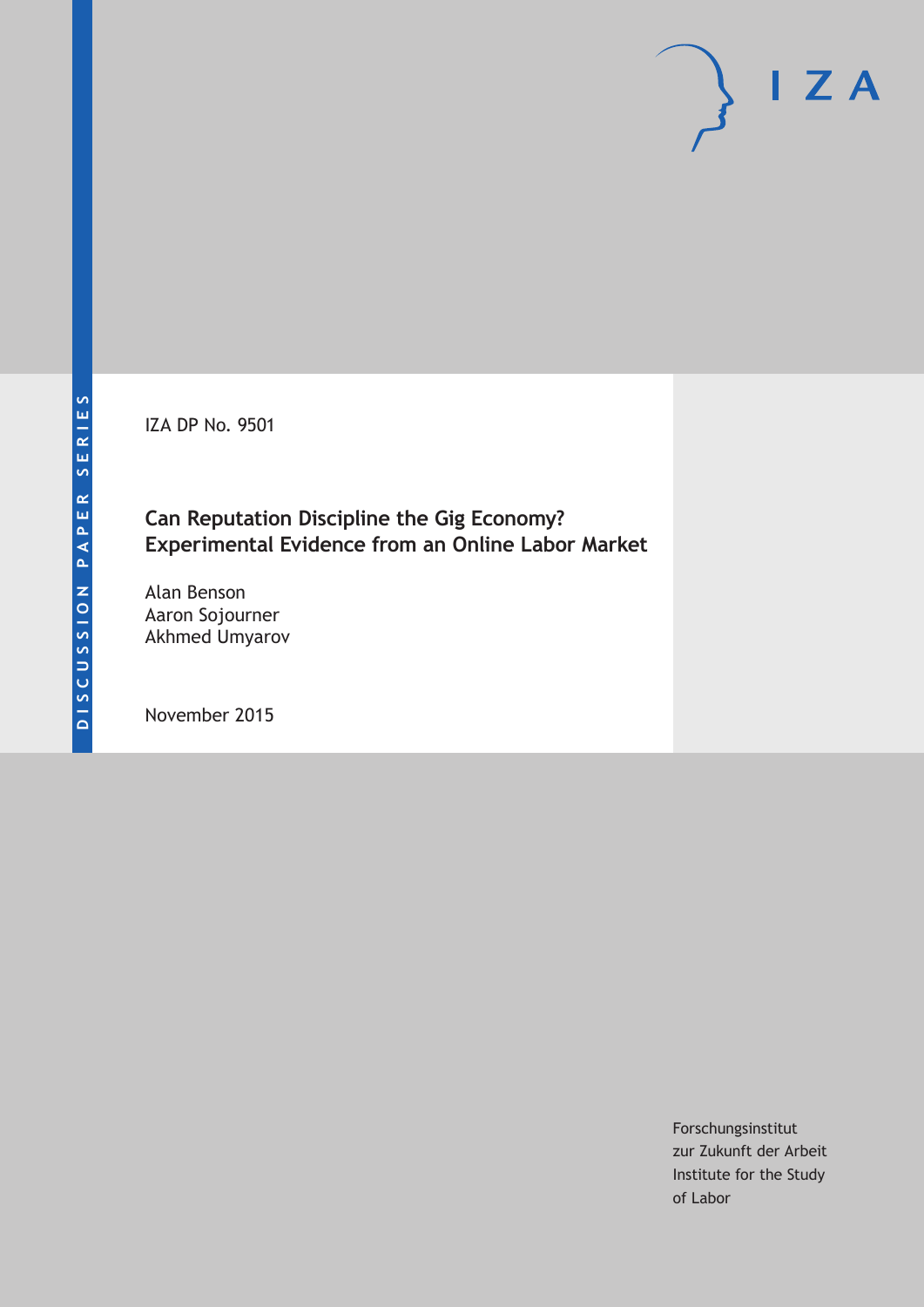# **Can Reputation Discipline the Gig Economy? Experimental Evidence from an Online Labor Market**

## **Alan Benson**

*University of Minnesota* 

## **Aaron Sojourner**

*University of Minnesota and IZA* 

### **Akhmed Umyarov**

*University of Minnesota*

Discussion Paper No. 9501 November 2015

IZA

P.O. Box 7240 53072 Bonn Germany

Phone: +49-228-3894-0 Fax: +49-228-3894-180 E-mail: iza@iza.org

Any opinions expressed here are those of the author(s) and not those of IZA. Research published in this series may include views on policy, but the institute itself takes no institutional policy positions. The IZA research network is committed to the IZA Guiding Principles of Research Integrity.

The Institute for the Study of Labor (IZA) in Bonn is a local and virtual international research center and a place of communication between science, politics and business. IZA is an independent nonprofit organization supported by Deutsche Post Foundation. The center is associated with the University of Bonn and offers a stimulating research environment through its international network, workshops and conferences, data service, project support, research visits and doctoral program. IZA engages in (i) original and internationally competitive research in all fields of labor economics, (ii) development of policy concepts, and (iii) dissemination of research results and concepts to the interested public.

IZA Discussion Papers often represent preliminary work and are circulated to encourage discussion. Citation of such a paper should account for its provisional character. A revised version may be available directly from the author.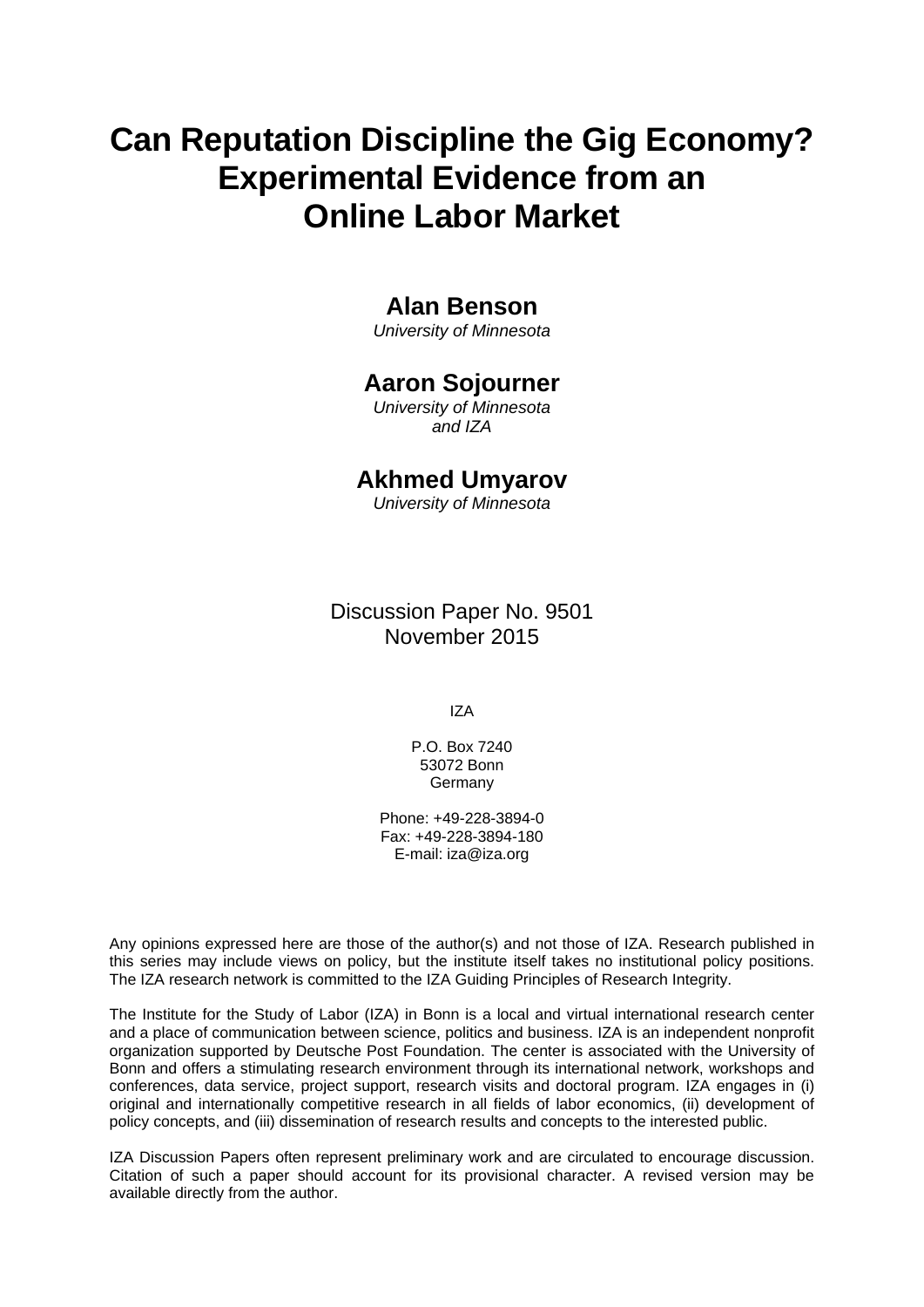IZA Discussion Paper No. 9501 November 2015

## **ABSTRACT**

## **Can Reputation Discipline the Gig Economy? Experimental Evidence from an Online Labor Market\***

In two experiments, we examine the effects of employer reputation in an online labor market (Amazon Mechanical Turk) in which employers may decline to pay workers while keeping their work product. First, in an audit study of employers by a blinded worker, we find that working only for good employers yields 40% higher wages. Second, in an experiment that varied reputation, we find that good-reputation employers attract work of the same quality but at twice the rate as bad-reputation employers. This is the first clean, field evidence on the value of employer reputation. It can serve as collateral against opportunism in the absence of contract enforcement.

JEL Classification: L14, M55, J41, J2, L86, D82, K12, K42

Keywords: labor, personnel, contracts, online labor markets, job search, screening, reputation, online ratings

Corresponding author:

 $\overline{\phantom{a}}$ 

Aaron J. Sojourner Carlson School of Management University of Minnesota 321 19th Ave S 3-300 Minneapolis, MN 55455 USA E-mail: asojourn@umn.edu

<sup>\*</sup> Authorship is equal and alphabetical. We thank our excellent research assistants: Harshil Chalal, Sima Sajjadiani, Jordan Skeates-Strommen, Rob Vellela, and Qianyun Xie. For their useful feedback, we thank John Budd, Eliza Forsythe, Mitch Hoffman, Colleen Manchester, Mike Powell, David Rahman, Chris Stanton, and workshop participants at the 2015 ASSA Meetings, 2015 joint MEA-SOLE meetings, University of Minnesota Applied Microeconomics Workshop, MIT Sloan Organizational Economics Lunch, and the MIT Conference on Digital Experimentation. We also thank the University of Minnesota Social Media and Business Analytics Collaborative for funding.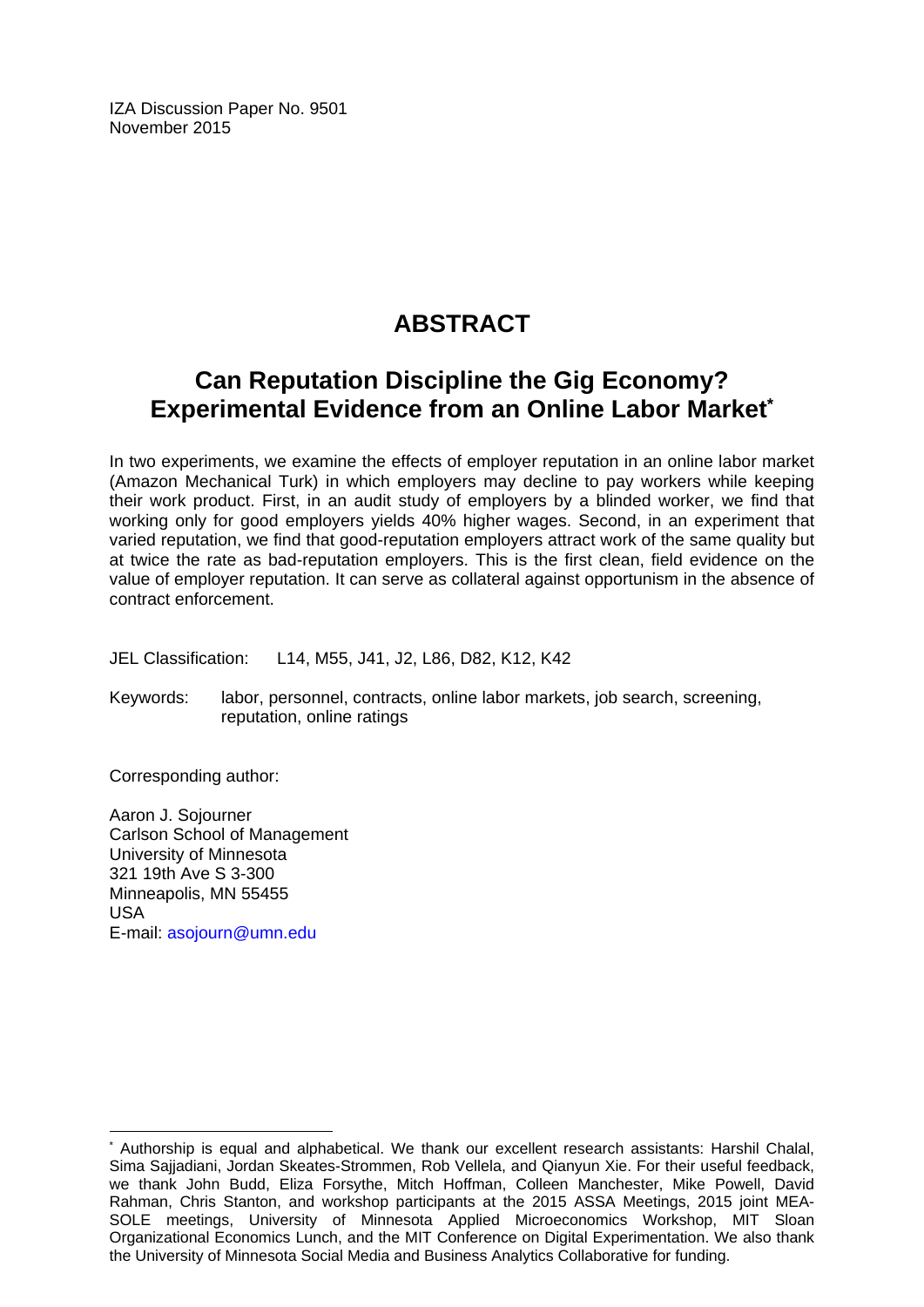Uber, Airbnb, TaskRabbit, and other online platforms have drastically reduced the price of microcontracting and prompted the birth of a "gig" economy. This transition has posed dilemmas for regulators as legacy operators allege these services circumvent regulations that protect service providers and consumers. Online platforms respond that their bilateral ratings systems discipline trading partners who break rules and norms, making traditional licensing and enforcement unnecessary. This dilemma is also playing out in online labor markets, where oDesk and eLance (now Upwork) developed monitoring and rating systems to discipline trading parties. In contrast, Amazon Mechanical Turk (M-Turk) features neither; after workers put forth effort, employers may keep the work product but refuse payment for any reason or no reason. Workers have no contractual recourse. A U.S. Government Accountability Office (2015, p. 22) report notes that such "online clearinghouses for obtaining ad hoc jobs" are attempting "to obscure or eliminate the link between the worker and the business..., which can lead to violations of worker protection laws."

Incomplete contracting, weak access to enforcement, and the disciplining role of reputation are not new to labor markets. A large literature considers the employers problem of identifying good workers, and their use of credentialing institutions like higher education to screen workers. While economists and legal scholars have long considered the reverse problem and theorized that reputational concerns constrain employer opportunism, there remains scant empirical work (Oyer and Schaefer, 2011). For workers, this is a dilemma because two prospective employers that offer identical employment contracts may actually differ widely in the criteria they apply for raises, promotions, terminations, scheduling, bonuses, task assignment, and many other working and payment conditions. In contingent, undocumented, and low-wage labor markets, concerns are as basic as whether employers will pay for all hours worked or pay at all. That jobseekers care about employers' reputations, or that employment contracts are incomplete, is self-evident.<sup>1</sup>

 $1$ Employers advertise favorable, "Best Place to Work" rankings in their recruitment materials. Jobseekers lean on experienced employees, professional associations, labor unions, word of mouth, and other signals to get a better understanding of employers' promotion and termination criteria, training opportunities, bonuses, flexibility, respectfulness, and other uses of discretionary authority. Several websites now enable workers to share experience with their employers, including Glassdoor, Careerbliss, Contratados, RateMyEmployer, eBossWatch, JobAdviser, Kununu, JobeeHive, TheJobCrowd, Ratemycompany, and the Freelancers Union's Client Scorecard. When a jobseeker asks, "How is your company to work for?" or a friend asks, "How's your new boss?" it would be obtuse to answer, "Here, read my employment contract." These questions attempt to uncover difficult-to-enforce aspects of the employment relationship. Models that assume workers have perfect information about employer heterogeneity gloss over the difficulty workers face in navigating these matters.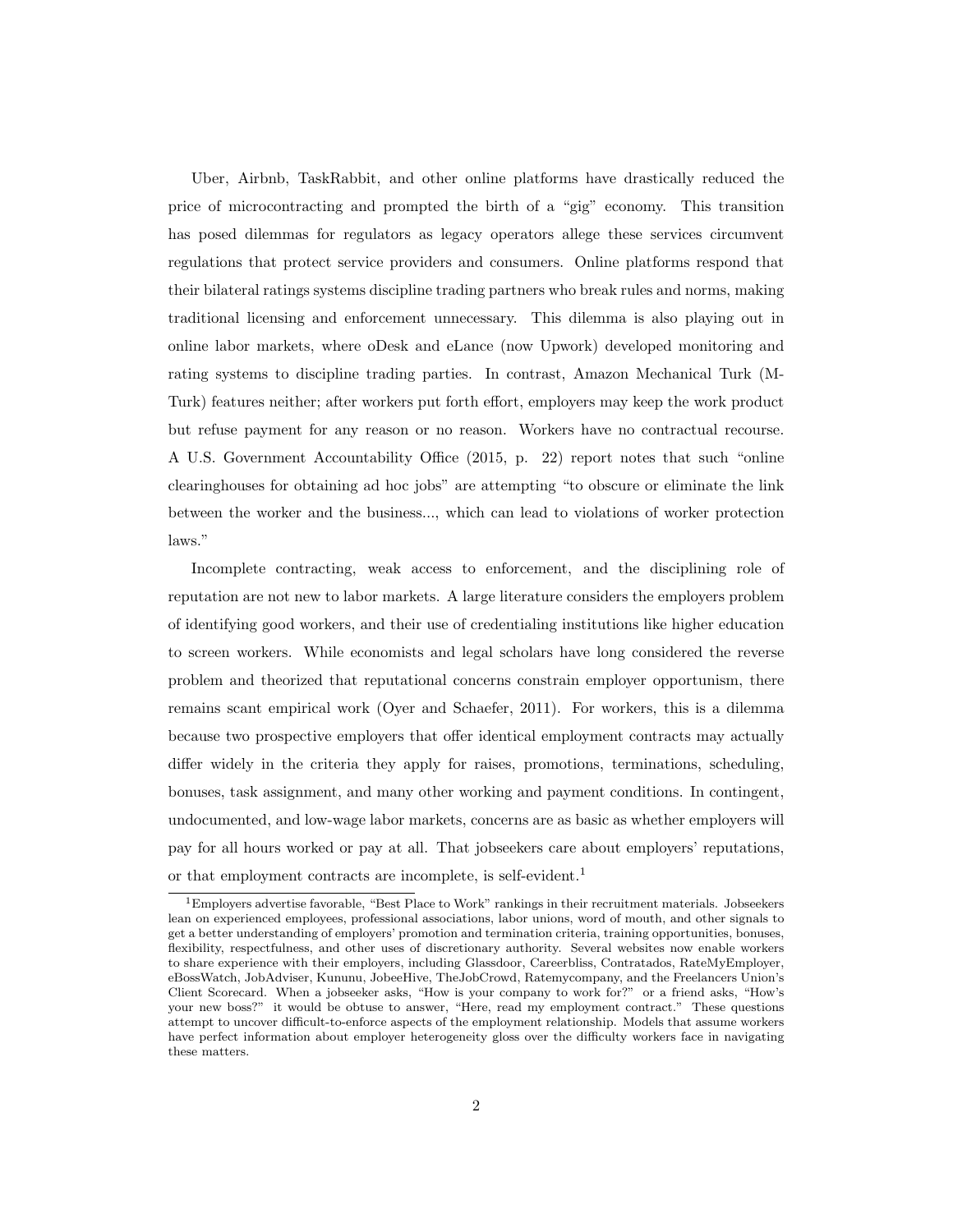However, the ability to use online labor markets as a setting for clean experimental research on the value of an employer's reputation in labor markets is new, and for 40% of workers that the U.S. Government Accountability Office (2015) reports are now employed in contingent work arrangements, it is also potentially important. Indeed, the foundational empirical study on reputation and collective retribution in labor markets offered by (Greif, 1993) looks back to the 11th-century Maghrib as a setting where a coalition arose to discipline trading partners where contracts were not enforceable, though the accuracy of the historical account has been called into question Edwards, and Ogilvie (2008). In contrast, online labor markets present a contemporary and growing population, one that features welldefined inaccess to enforcement, and one that demands the question: can workers aggregate their private experiences into shared memory in order to discipline opportunistic employers?

When an employer values its credibility among its own workers, self-enforcing relational contracts may deter such opportunistic behavior. For example, if employer reneges on noncontractible subjective bonuses, its employees may discount the promise of future effortcontinent bonuses (Baker, Gibbons and Murphy, 2002; Brown, Falk and Fehr, 2004). However, this mechanism focuses on incumbent workers accruing private information about their employer through personal experience and deciding whether to leave. For jobseekers lacking experience with an employer, can workers aggregate their private experiences into shared memory in order to discipline opportunistic employers?

M-Turk specifically has many features making it attractive for studying how workers navigate employer heterogeneity. First, there is no variation in the extent of contracts. In M-Turk, after workers put forth effort, employers may keep the work product but refuse payment for any reason or no reason. Workers have no contractual recourse. This complete lack of contract enforcement is rare and valuable. In most labor markets, relationships embody a mix of enforceable and unenforceable elements and the nature of the mix is unknown to the econometrician. Observed differences between employers may reflect differences in workers' access to legal recourse. Here, we know all employer behavior reflects discretionary action absent the possibility of enforcement. Second, M-Turk does not have a native employer-reputation system, a feature it shares with offline labor markets but unlike other online labor markets. This also proves useful by allowing us to uncouple worker effort from employer reputation in a part of the study.

To avoid employer opportunism, many M-Turk workers use Turkopticon, a third-party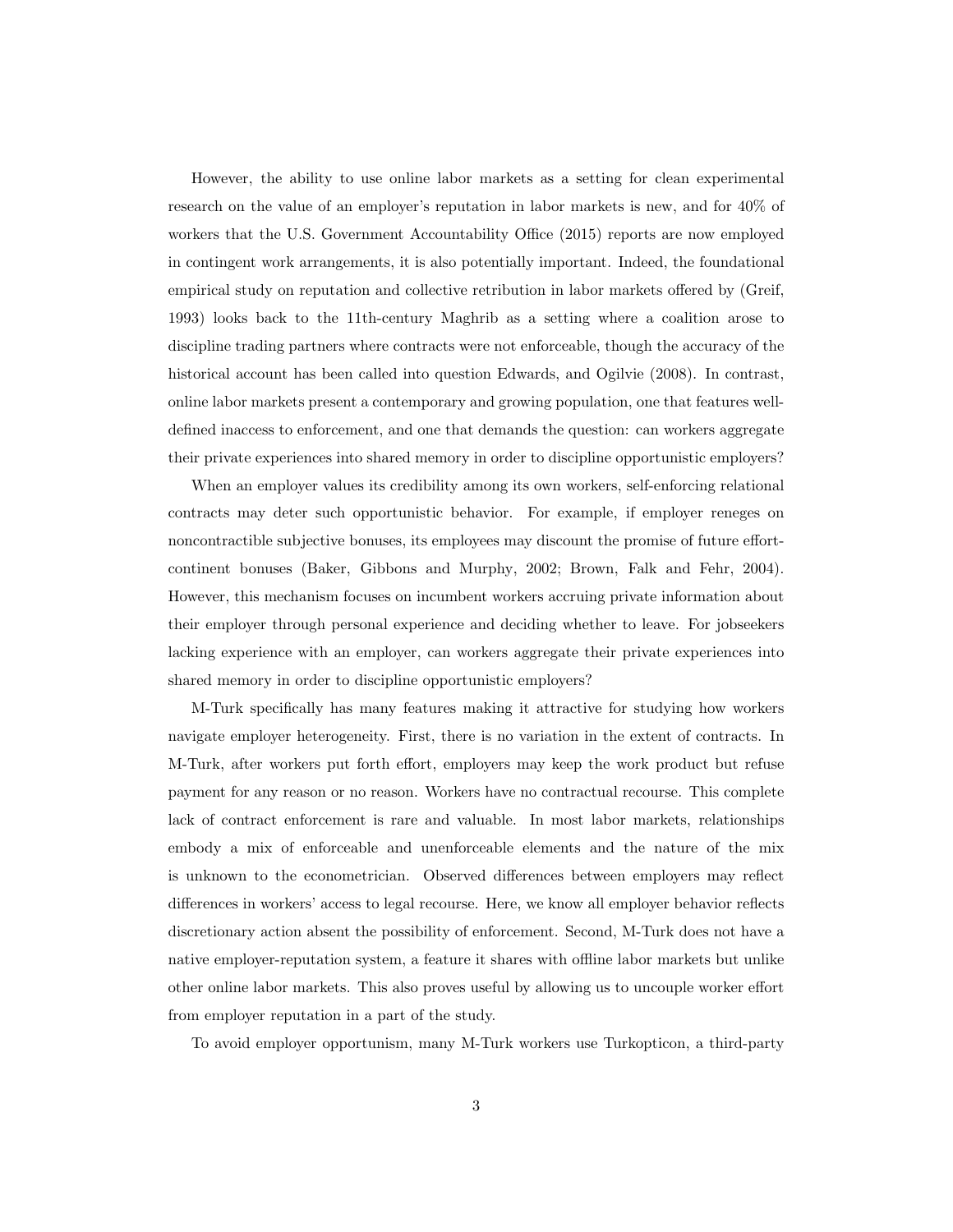browser plugin that allows workers to review and screen employers. There are several reasons these ratings may be uninformative. First, the system is unnecessary if workers face no information or enforcement problem. Second, the system relies on workers voluntarily contributing accurate, private information to a common pool, which costs time and directs other workers to scarce, high-paying tasks. This distinguishes labor markets from consumer markets where trade is non-rival. Third, ratings systems vary widely in their informativeness due to reputation inflation and other issues (Nosko and Tadelis, 2014; Horton and Golden, 2015). Anyone can post any review on Turkopticon. It has no revenue and is maintained by volunteers.

In two experiments, we show that (1) employer reputations have value for workers, who use it to screen employers on otherwise-unobservable heterogeneity, and (2) to employers who can benefit when a better reputation makes it easier to attract more workers of any given quality, basically shifting out the labor supply curve they face. To our knowledge, these experiments provide the first estimates of the value of employer reputation measured in the field based on any design more credible than a control function.

The first experiment tests the validity of the online reputations from the perspective of a worker. We act as a worker to assess the extent to which other workers' public ratings reflect real variation in employer and job quality. One research assistant (RA) randomly selects tasks from employers who have good reputations, bad reputations, or no reputation and sends them to a second RA who is blind to employers' reputations. We find that effective wages while working for good-reputation employers is 40 percent greater than effective wages while working for bad-reputation employers.

The second experiment measures the effect of employers' reputations on their ability to recruit workers. We create 36 employers on M-Turk. Using Turkopticon, we endow them with (i)  $8-12$  good ratings, (ii)  $8-12$  bad ratings, or (iii) no ratings. We then examine the rate they attract workers to posted jobs. We find that employers with good reputations attract work about 50 percent more quickly than our otherwise-identical employers with no ratings and 100 percent more quickly than those with bad reputations. Using estimates of M-Turk wage elasticities published elsewhere, we estimate that posted wages would need to be almost 200 percent greater for bad-reputation employers and 100 percent greater for no-reputation employers to attract workers at the same rate as good-reputation employers do. Outside of M-Turk, one might think of the attractiveness of the job as the firm's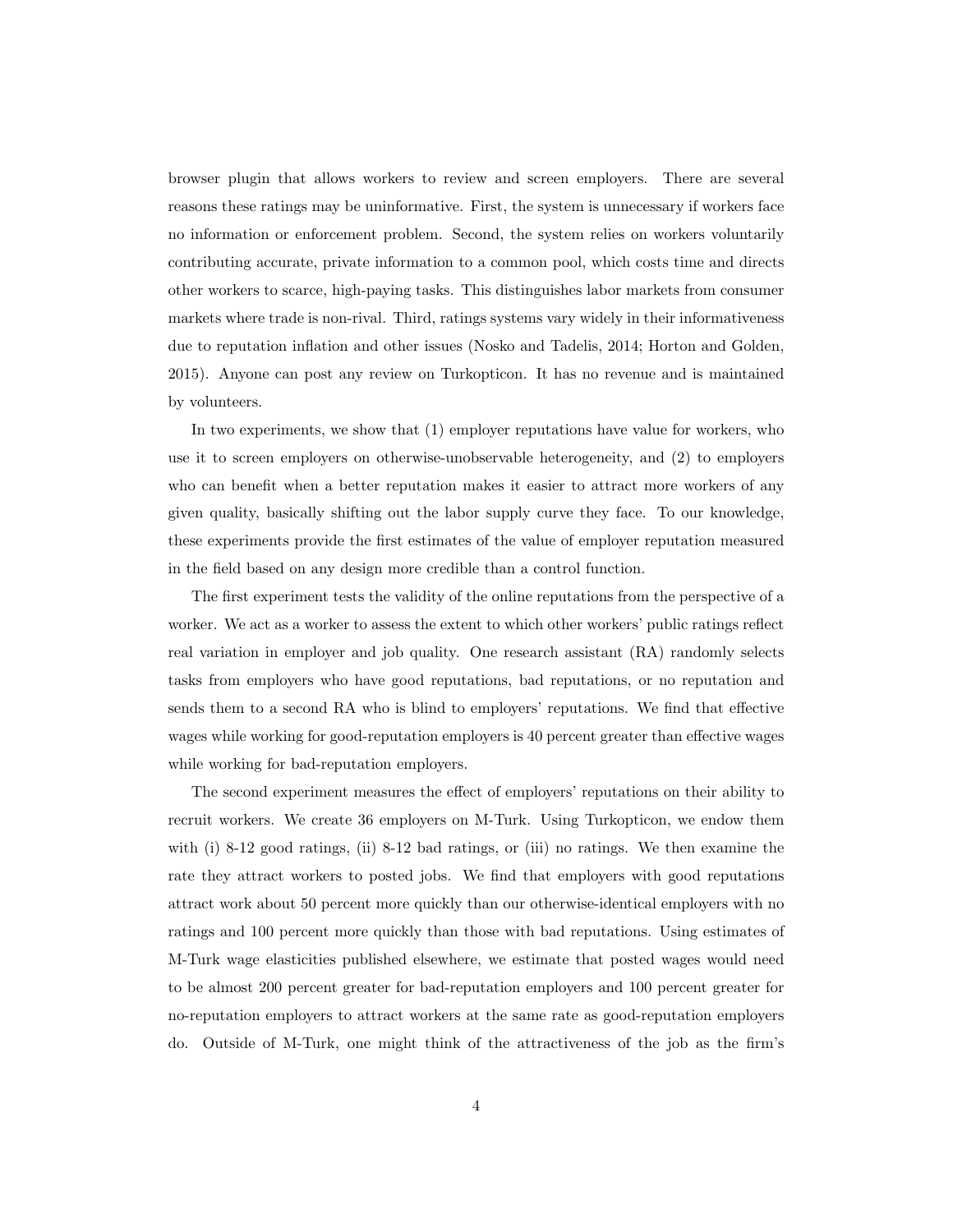ability to attract applicants and reputation as a substitute for wage for that purpose. We also estimate that about 55 percent of job-searchers use Turkopticon, suggesting that more complete adoption would magnify effects. We find evidence that Turkopticon is signaling employer characteristics rather than just task characteristics. These results demonstrate that workers use reputations to screen employers and that reputation affects employers' abilities to attract workers.

We propose a simple, equilibrium-search model consistent with our results. In the model, informed-type workers screen employers with bad reputations, and the threat of losing a good reputation and thus losing the informed workers discourages employers from engaging in wage theft and other forms of opportunism. The model depends crucially on the willingness of workers to provide accurate ratings that reflect employers' behaviors. In this way, employers' worker-created reputation serves as collateral against wage theft, effectively substituting for the role that formal contracts normally play in the labor market.

Turkopticon and other sites that diffuse workers' private information demonstrate the willingness of anonymous workers from diverse backgrounds to contribute to the collective punishment of employers who abuse an absence of contractual enforcement. As such, the two experiments and the model illustrate the value of an employer-reputation system for the workers who rely on it to identify good employers, for the good employers who rely on it to attract workers, and for the whole market which relies on it to solve the hold-up problem.

### I M-Turk and Employer Reputation

M-Turk is an online labor market that allows employers (known as requesters) to crowdsource human intelligence tasks (HITs) to workers over a web browser. Common HITs include audio transcription, image recognition, text categorization, and other tasks not easily performed by machines. Amazon does not generally publish detailed usage statistics; however, in 2010, it reported that more than 500,000 workers from over 190 countries were registered on M-Turk.<sup>2</sup> In 2014, Panos Ipeirotis's web crawler found that the number of available HITs fluctuated between 200,000 and 800,000 from January and June 2014.<sup>3</sup> Ross et al. (2009) found that a majority of workers were female (55%) and from the U.S. (57%) or India (32%). Horton and Chilton (2010) estimates that the median reservation wage was

<sup>2</sup>Available online at https://forums.aws.amazon.com/thread.jspa?threadID=58891

<sup>3</sup>Available online at http://mturk-tracker.com (accessed June 14, 2014).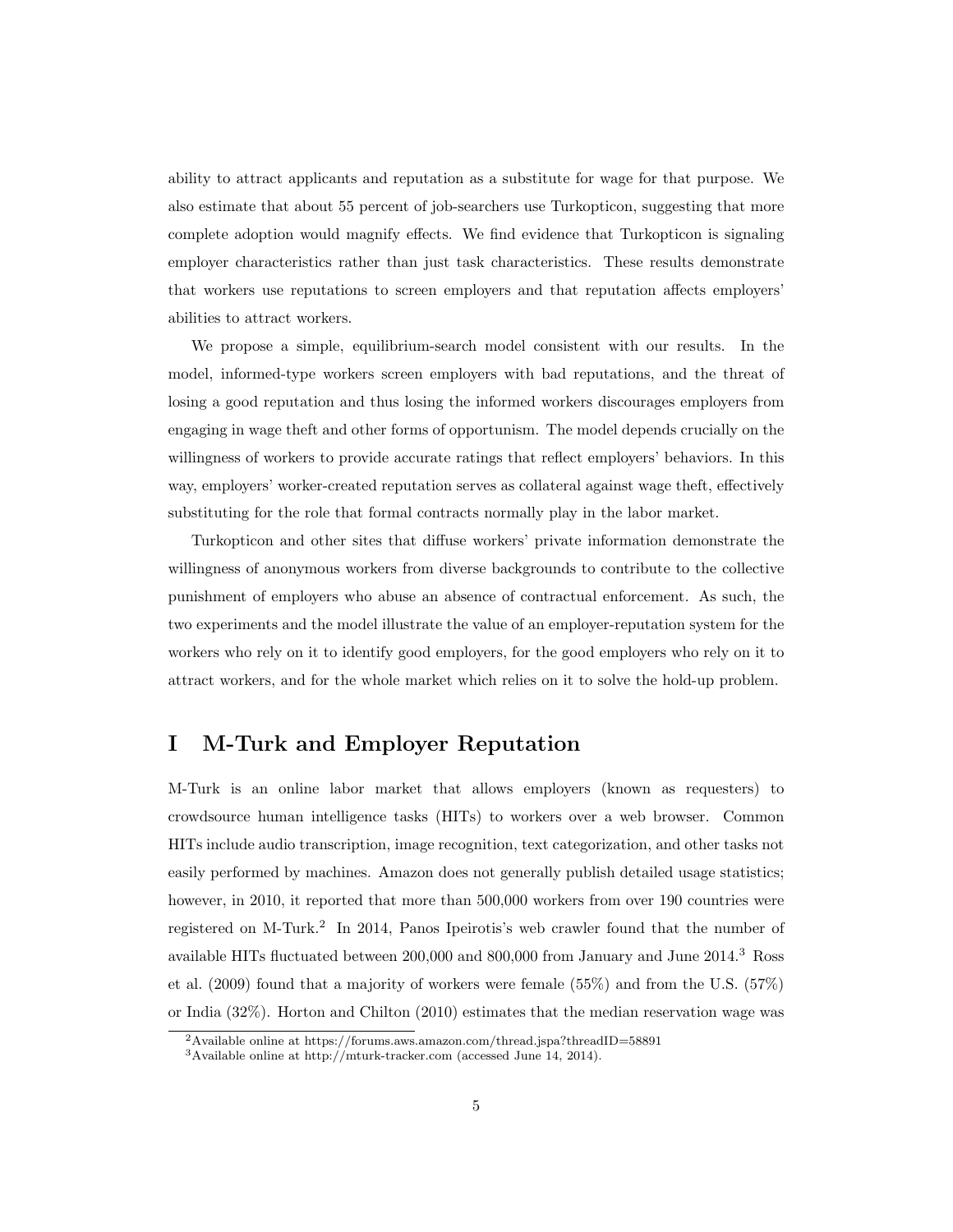\$1.38 an hour. M-Turk's revenue comes from 10% brokerage fees paid for by employers.

When an employer posts a task, it appears to workers on a list of available tasks. This list specifies a short description of the task, the number of tasks available in the batch, the promised pay per task, the time allotted for workers to complete the task once they accept it, and the name of the employer. The employer also may restrict eligibility to workers with a sufficiently high approval rating, which requires a history of having submitted work approved and paid for by past employers. Workers may preview the task before accepting. Upon acceptance, a worker has the allotted time to submit the task. The employer then has a predetermined period to approve or reject the task, with or without an accompanying note. If the employer approves the task, the employer pays the posted rate and broker fees to Amazon. The conditions for approval are not contractible; if the employer rejects the task, the worker's submitted work remains in the employer's possession but no payment is made. Moreover, the worker's approval rate will decline, reducing the worker's eligibility for other tasks. There is no process for appealing a rejection.

Opportunism takes many forms in this market. Employers may disguise wage theft by posting unpaid trial tasks, implicitly with the promise that workers who submit work that matches a known, correct answer will receive work for pay, when in fact the trial task is the task itself and the employer rejects all submitted work for being defective. In addition to nonpayment, employers may also advertise that a task should take a set amount of time when it is likely to take much longer. Therefore, although the promised pay for accepted submissions is known, the effective wage rate, depending on the time it takes to complete the task, is not. Employers can also delay accepting submitted work for up to thirty days. Employers may or may not communicate with workers.

Within M-Turk, there is no tool allowing workers to review employers, and workers cannot observe employers' effective wages or payment histories. However, several online, third-party resources have sprung up that allow workers to share information voluntarily regarding employer quality. These include web forums, automatic notification resources, and public-rating sites.<sup>4</sup>

This paper experimentally studies the value of reputation on Turkopticon, a community ratings database and web-browser plugin.<sup>5</sup> The plugin adds information to the worker's job

<sup>4</sup>Popular resources include CloudMeBaby.com, mturkforum.com, mturkgrind.com, turkalert.com, turkernation.com, turkopticon.ucsd.edu, and Reddit's HitsWorthTurkingFor.

<sup>5</sup>For background on Turkopticon, see (Silberman et al., 2010; Irani, 2012; Silberman, 2013).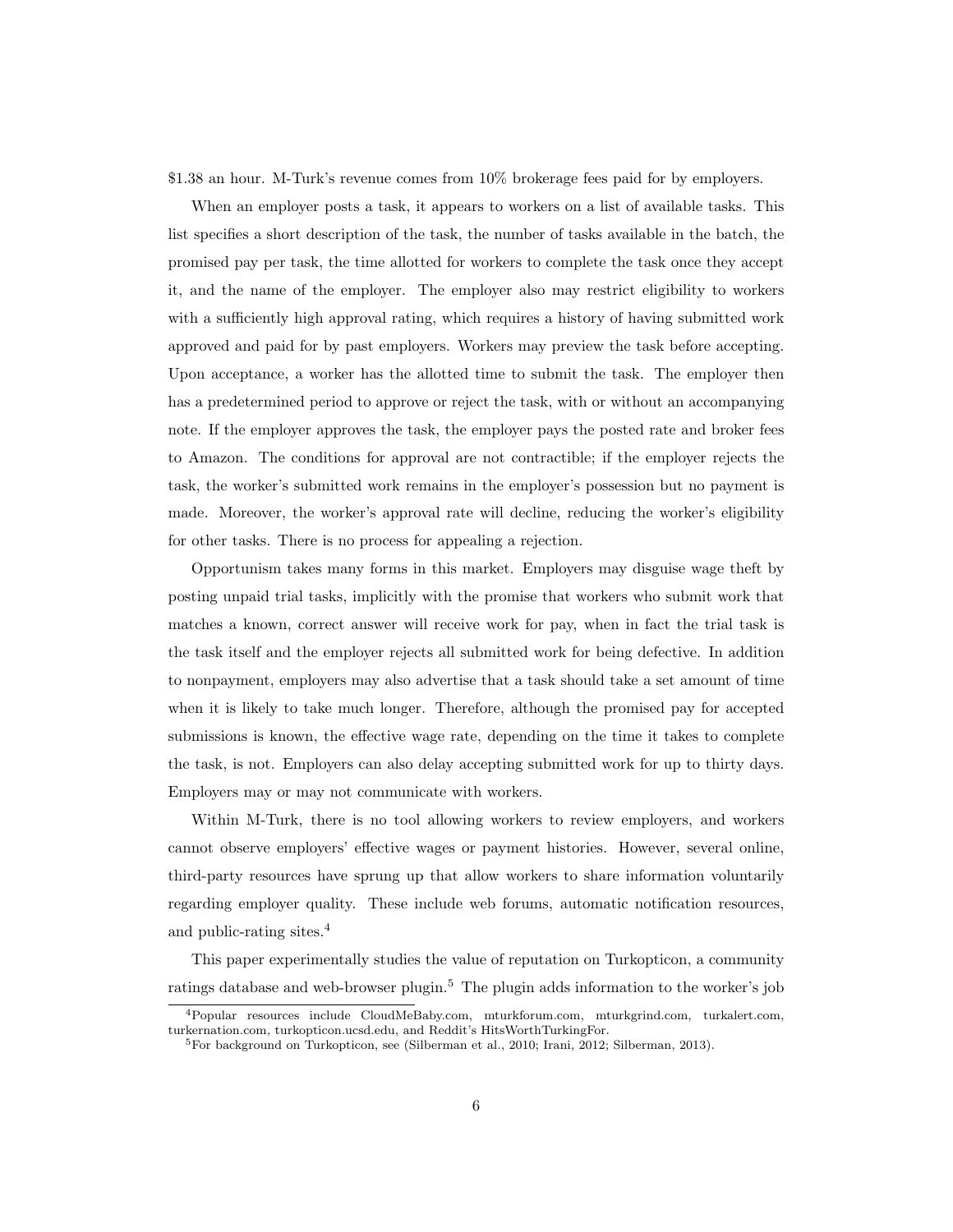search interface, including community ratings of an employer's communicativity, generosity, fairness, and promptness. Ratings take integer values from one to five. As of November 2013, Turkopticon included 105,909 reviews by 8,734 workers of 23,031 employers. The attributes have a mean of 3.80 and a standard deviation of 1.72.<sup>6</sup> Workers can click on a link to read text reviews of an employer. These reviews typically further recommend or warn against doing work for a given employer. Figure 1 provides an illustration.

#### [FIGURE 1]

#### [FIGURE 2]

Figures 1 and 2 illustrate an M-Turk worker's job search process. Figure 1 shows how workers search for tasks for pay. Figure 2 shows a preview of the task that we use for this study.

The information problem in this setting is related to the relational contracting literature (Baker, Gibbons and Murphy, 2002; Bull, 1987; Klein and Leffler, 1981; Telser, 1980). In the classic model, workers and firms accurately observe each other's past behavior and choose whether to cooperate beyond contractual obligations; the threat of future noncooperation sustains efficient cooperation. However, public reputation systems can facilitate the diffusion of (mis)information in the context of job search where firms and workers lack prior personal, bilateral experience.

Turkopticon is remarkable because it relies on voluntary feedback from a community of anonymous workers to provide a signal of employer quality. These reviews are costly in terms of the worker's time and the content of the review is unverifiable to other workers. More importantly, there is wide variation in the effective pay rate of individual tasks. Because employers typically post tasks in finite batches and allow workers to repeat tasks until the batch is completed, the wage-maximizing behavior would be to hoard tasks posted by

 $6$ These statistics are based on our analysis of data scraped from the site. Attribute ratings are determined by the mean from the following questions: (i) for communicativity, "how responsive has this requester been to communications or concerns you have raised?" (ii) for generosity, "how well has this requester paid for the amount of time their HITs take?" (iii) for fairness, "how fair has this requester been in approving or rejecting your work?" (iv) for promptness, "how promptly has this requester approved your work and paid?" Their means (standard deviations) are respectively 4.01 (1.68), 3.98 (1.62), 3.71 (1.68), and 3.18 (1.91), suggesting that ratings are meaningfully spread. Their number of reviews are 93,596, 93,025, 99,437, and 44,298. Reviews are somewhat consistent across dimensions; the correlation between any one dimension and the mean value of the other three dimensions is 0.57. On workers' displays, average ratings are color coded; scores less than 2 are red, scores between 2 and 3 are yellow, and scores greater than 3 are green.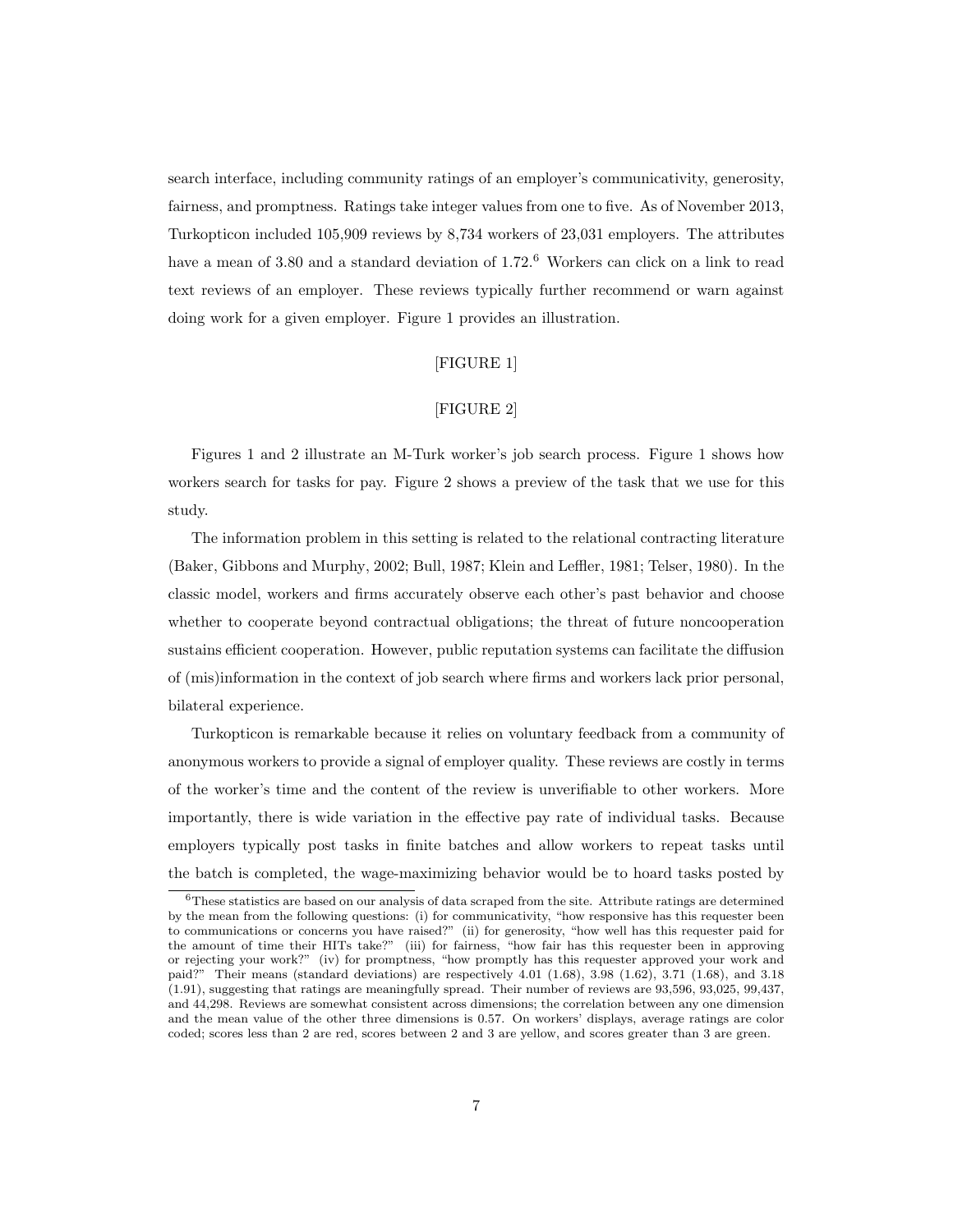good employers by misdirecting other workers.<sup>7</sup> Because reviews are anonymous, direct reciprocity and punishment is limited. As such, sharing honest reviews could be thought of as a prosocial behavior that is costly to the worker in terms of time and valuable private information, and in which social recognition or direct reciprocity is limited. Other studies of online reputation systems suggest that reviewers are primarily motivated by a "joy of giving" and fairness (Cornes and Sandler, 1994; Resnick and Zeckhauser, 2002).

Much of the theoretical work on reputation has focused on the reputation of sellers of goods, rather than employers as the purchasers of labor. Following Klein and Leffler (1981), theoretical work proposes that sellers with good reputations will be able to charge higher prices. In their study of eBay sellers, Bajari and Hortaçsu (2003) find only a small effect of reputation on prices. However, Banerjee and Duflo (2000) find that supplier reputation is important in the Indian software market, where postsupply service is important but difficult to contract. McDevitt (2011) finds evidence that residential plumbing firms with high records of complaints are more likely to change their name, suggesting that firms seek to purge bad reputations. MacLeod (2007) concludes that the evidence that reputation substitutes for prices is mixed.

M-Turk workers are unconventional, in that they're contracted for very small tasks and have minimal interaction with firms. However, the issues that they confront are more general. Where contractual protections are slim, wage theft substantially impacts earnings especially among independent contractors, undocumented immigrants, misclassified employees, and low-wage employees (Bobo, 2011; Rodgers, Horowitz and Wuolo, 2014). "Wage theft" has prompted the United States Wage & Hour Division to award back pay to an average of 262,996 workers a year for the past ten years, and far more cases go unremedied (Bernhardt, Spiller and Theodore, 2013; Bobo, 2011; Lifsher, 2014; Bernhardt et al., 2009; United States Department of Labor Wage and Hour Division, 2014). Where employment contracts are enforceable, they are rarely complete; terms such as degree of training, task assignments, promotion criteria, and termination criteria are difficult to contract.

However, empirical research on employer reputation as a deterrent to opportunism is slim. In a series of laboratory studies, Bartling, Fehr and Schmidt (2012) find that test subjects posing as employers are less likely to hold up those posing as workers when the experimenter will make their past actions observable to those same workers in future periods.

<sup>7</sup>This competition between workers to get the best jobs is the basis of resources such as TurkAlert.com, which allows workers to receive an alert whenever employers of their choosing post new tasks.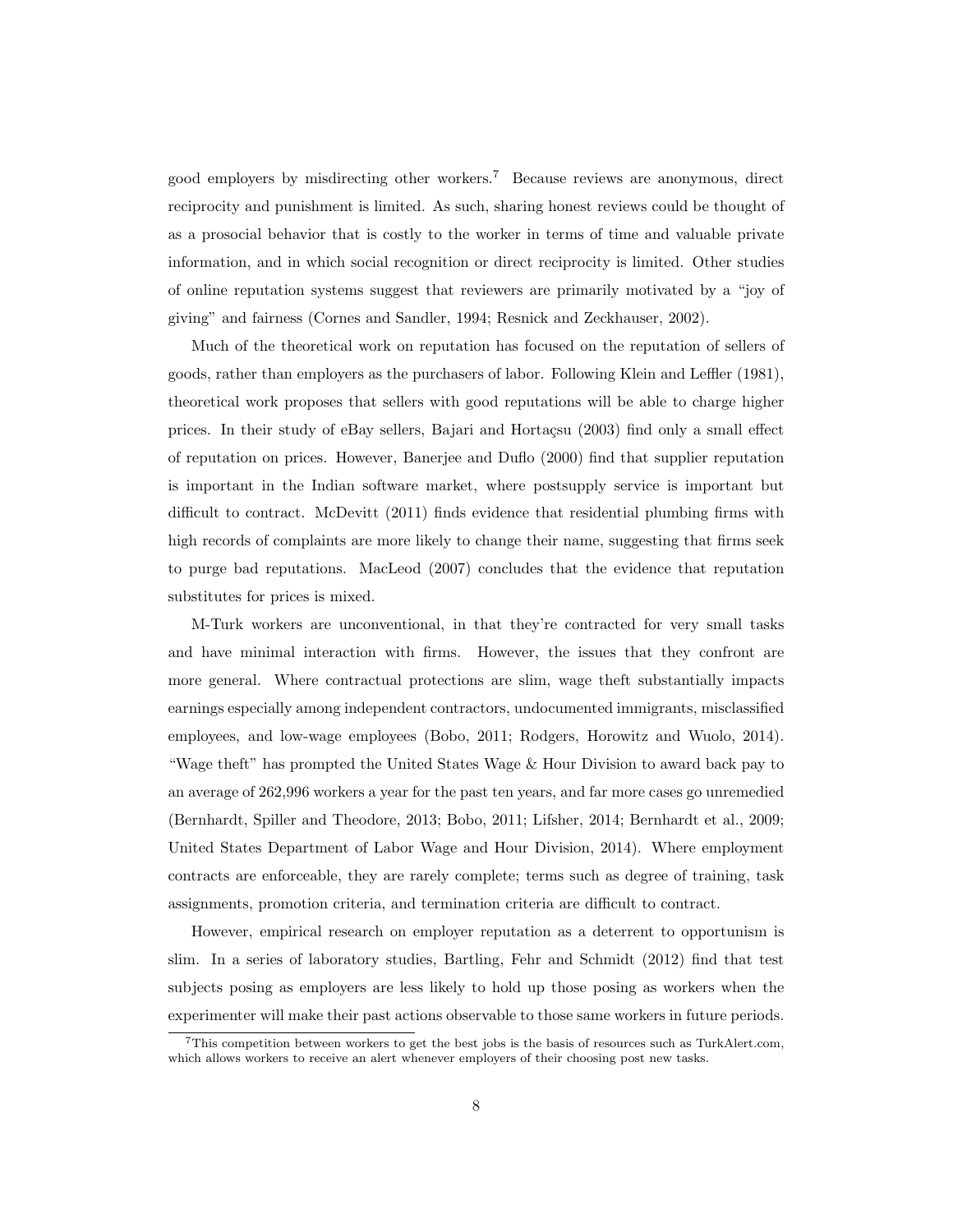As predicted by relational contracting theory, private bilateral reputations develop and the prospect of lost value can deter employers from abusing authority. In their conclusion, they point to the potential value of a *public* reputation system, "it may be possible to improve the principals' incentives to acquire a good reputation by, for example, creating an institution that provides public information about the principals' reputation," though this lies outside the scope of their study.

While other studies have sought to identify the value of employer reputation outside the lab, identifying credibly-exogenous variation in employers' reputations has proven difficult. Turban and Cable (2003) provided the first correlational evidence that companies with better reputations tend to attract more applicants using career-services data from two business schools. Brown and Matsa (2013) find that distressed financial firms attract fewer and lower quality applicants. Hannon and Milkovich (1995) find mixed evidence that news of prominent employer rankings affects stock prices. Using a similar methodology, Chauvin and Guthrie (1994) find small but significant effects. While these two studies test the business value of good employer reputations, and they do so using institutions that arose organically, these specific methodologies are challenging to implement due to relatively low signal-tonoise ratios and small sample sizes. In these and the lab studies, reputation consists of some third-party signal rather than public, voluntary cheap talk among workers who share their private experiences.

Prior work in online labor markets has focused on the employers' problem of screening workers, rather than vice versa. Consistent with employer learning models, Pallais (2015) shows that prior work experience greatly improves workers' prospects for receiving job offers and higher pay. Agrawal, Lacetera and Lyons (2013) find that such experience is particularly beneficial for applicants from less developed countries, particularly among experienced employers. Stanton and Thomas (2014) find that outsourcing agencies help novice online workers signal their ability.

### II Experiment 1

The first experiment examines the value of the reputation system to workers. Specifically, we examine whether Turkopticon ratings are informative of three employer characteristics that workers value but about which they face uncertainty during the search process: the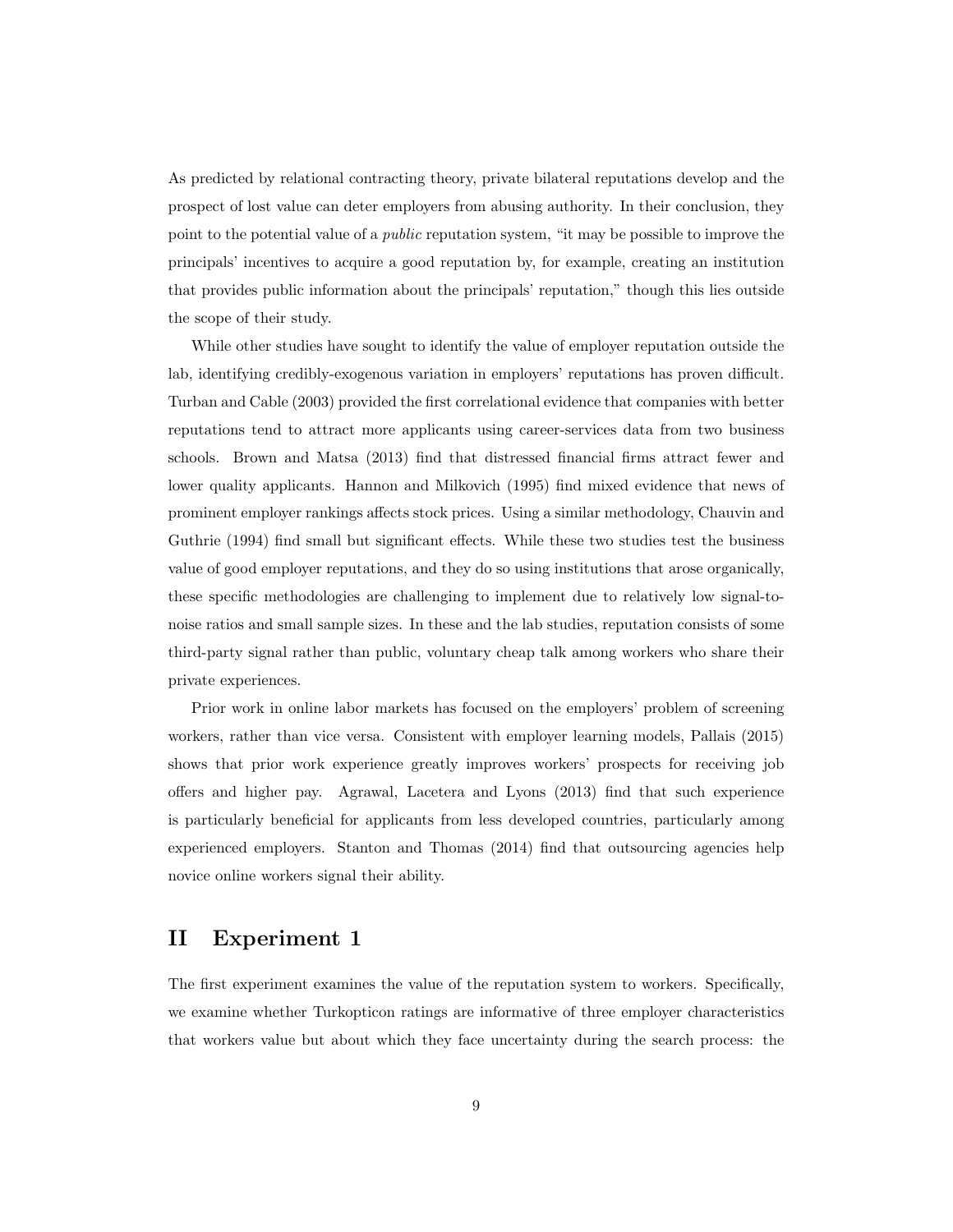likelihood of payment, the time to payment, and the implicit wage rate. As reflected in the literature on online ratings, informedness shouldn't be taken for granted. Horton and Golden (2015) show that oDesk, an online labor market with a native bilateral rating system, experiences extensive reputation inflation as employers and workers strategically, rather than truthfully, report experiences. Others report similar biases on eBay (Dellarocas, and Wood, 2008; Nosko and Tadelis, 2014), Airbnb (Fradkin et al., 2014), and Yelp (Luca and Zervas, 2014). The validity of Turkopticon ratings may be even more surprising, given that tasks offered by revealed good employers are rival (unlike, for example, good products on retail markets).

We follow the following procedure:

- 1. We produce a random ordering of three reputation types: Good, Bad, and None.
- 2. The nonblind research assistant (RA1), using a browser equipped with Turkopticon, screens the list of tasks on M-Turk until finding one that meets the requirements of the next task on the random ordering.
	- If the next scheduled item is Good, RA1 searches the list for a task posted by an employer in which all attributes are green (all attributes are greater than 3.0/5). 26.3% of the 23,031 employers reviewed on Turkopticon meet this criterion.
	- If the next scheduled item is Bad, RA1 searches the list for a task posted by an employer with no green attributes and a red rating for pay (all attributes are less than 3.0/5, and pay is less than 2.0/5). 21.6% of employers reviewed on Turkopticon meet this criterion.
	- If the next scheduled item is None, RA1 searches the list for a task posted by an employer with no reviews.
- 3. RA1 sends the task to the blinded RA2, who uses a browser not equipped with Turkopticon.
- 4. RA2 performs and submits the task. RA2 is instructed to perform all tasks diligently.<sup>8</sup>

<sup>8</sup>RA2 was not able to complete all jobs sent by RA1. Some expired quickly. Also, bad-reputation employers' jobs were more likely to be so dysfunctional as to be unsubmittable.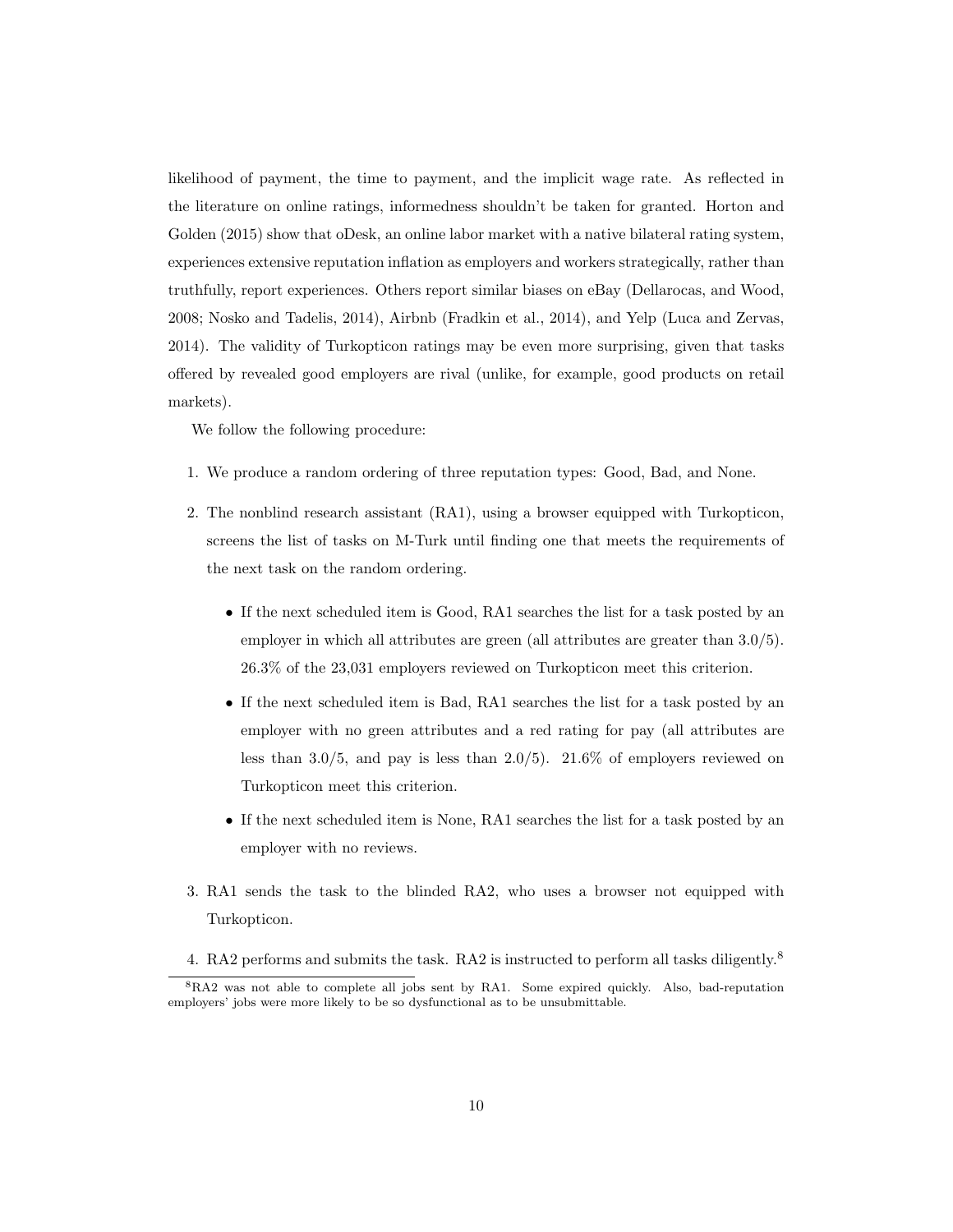5. RA1 and RA2 repeat steps 2-4. A web crawler records payments and rejections by employers to RA2's account with accuracy within 1 minute of actual payment or rejection.

The blinding procedure decouples the search process from the job performance process, thereby protecting against the risk that RA2 inadvertently conditions effort on the employer's reputation.

#### [FIGURE 3]

Figure 3 shows results for rejection rates and time-to-payment by the employer's reputation type. Rejection rates were 1.4 percent for employers with good reputations, 4.3 percent for employers with no reputation, and 7.5 percent for employers with bad reputations.

#### [TABLE 1]

Table 1 presents further results and significance tests for rejection rates, time-topayment, and realized hourly wage rates. We define realized wage rates to be payments divided by the time to complete the task if the work is accepted and zero if the work is rejected. We define promised wage rates to be posted payments divided by the time to complete the task; they are not zero if the work is rejected.<sup>9</sup> Employers with good reputations have significantly lower rejection rates and faster times-to-decisions. They do not have statistically different posted pay rates. This distinction is important because the pay for accepted tasks is contractible but the task's acceptance criteria and realistic time requirements are not.

In principle, the ratings on Turkopticon could be orthogonal to employer type, and instead be providing information on task types (e.g. survey or photo categorization) rather than employer types. We do not find evidence that this is the case. First, Turkopticon requests workers to rate employers on fairness, communicativity, promptness, and generosity; unlike task type, these are revealed only after workers have invested effort and are subject to hold-up. Textual comments also emphasize information that would only be revealed to prospective workers after investing effort. Second, the RA's task classifications in experiment

<sup>9</sup>Counts are lower for wage rates because the blinded RA lost track of time-to-completion for some tasks.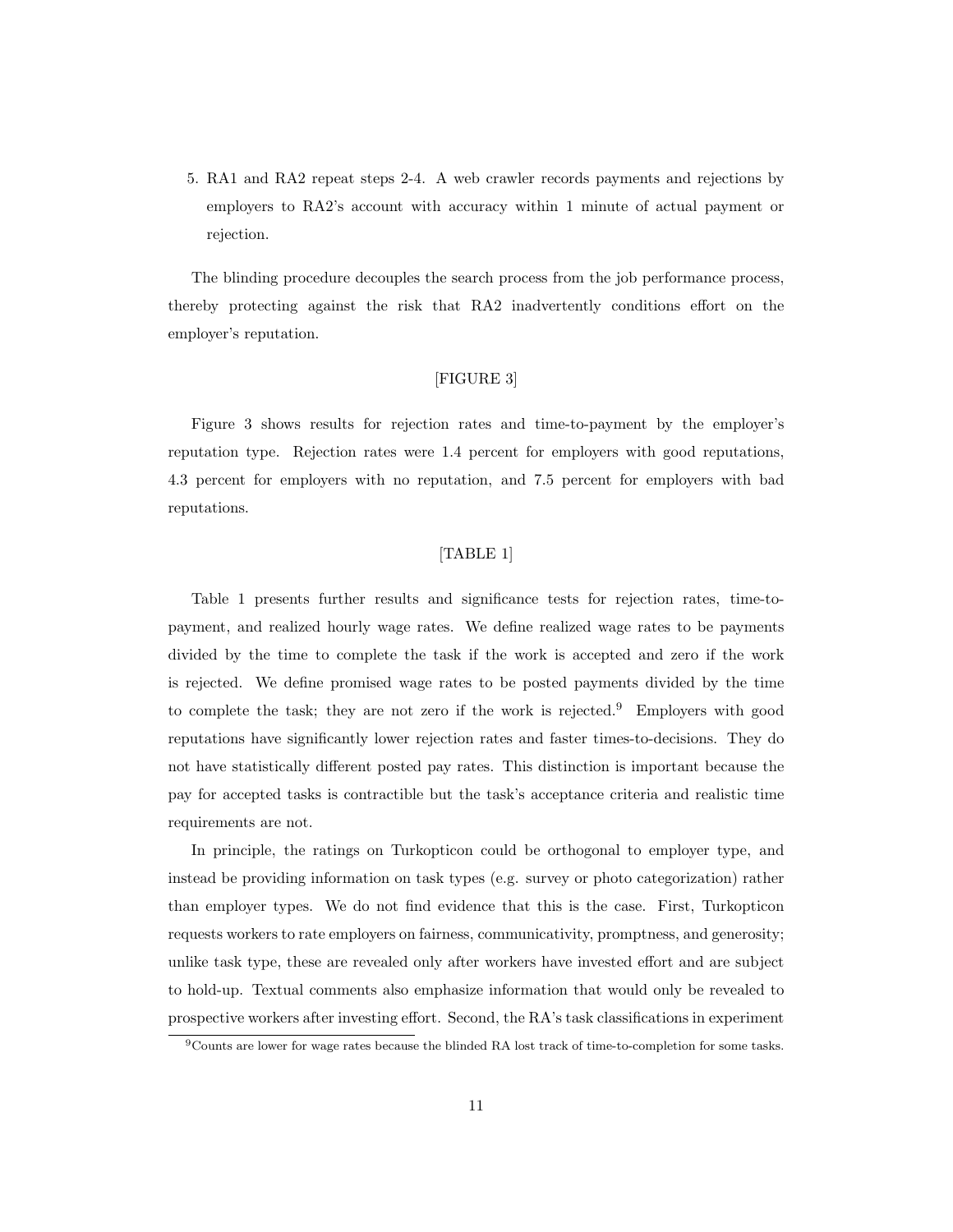1 are not significantly correlated with Turkopticon scores. We also test for evidence of task screening in experiment 2.

Given the low cost of creating new employers, it is puzzling that employers with poor reputations persist. When the study was conducted, the only cost to creating a new employer was the time filling forms and awaiting approval. Since then, the cost of producing new aliases has grown.<sup>10</sup> If creating new accounts were perfectly costless and employers were informed, we would expect there to be no active employers with poor reputations. However, Turkopticon's textual reviews also suggest that workers are aware that employers with bad reputations may create new identities.

We conclude that the longer work times and lower acceptance rates validate the ratings as informative about employer differences that would be unobservable in the absence of the reputation system.

To provide an intuition for the magnitude of the value of employer-reputation information to workers, note that our results imply that following a strategy of doing jobs only for goodreputation employers would yield about a 40 percent higher effective wage than doing jobs only no-reputation or bad-reputation employers: \$2.83 versus just under \$2.00 per hour. Results suggest about 20% of the gap in effective pay is explained by nonpayment and 80% is explained by longer tasks. However, this calculation understates the penalties when an employer rejects tasks because the rejected worker is penalized in two ways: nonpayment and a lower approval rating. The latter reduces the worker's eligibility for future tasks from other employers.

### III Experiment 2

The second experiment examines the value of the reputation system to employers. Specifically, we examine whether a good reputation helps employers attract workers. We do so by creating employers on M-Turk, exogenously endowing them with reputations on Turkopticon, and then testing the rate at which they attract work.

1. We create 36 employer accounts on M-Turk. The names of these employers consist of permutations of three first names and twelve last names.<sup>11</sup> We use multiple employers

<sup>10</sup>On July 27, 2014, Amazon began requiring employers to post a legal personal or company name, physical address, and Social Security Number or Employer Identification Number.

<sup>&</sup>lt;sup>11</sup>The first names are Joseph, Mark, and Thomas. The last names are Adams, Clark, Johnson, Jordan,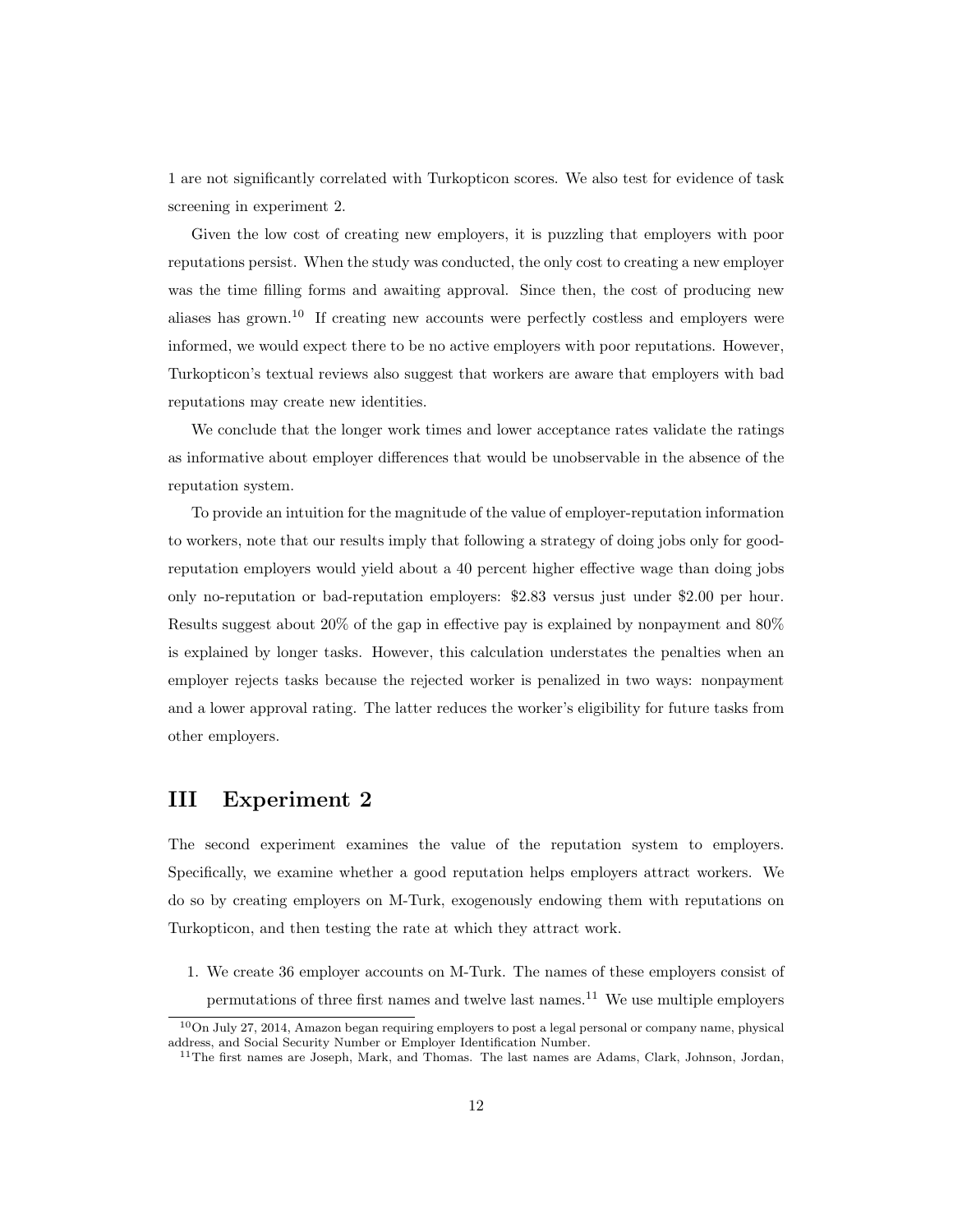to protect against the evolution of ratings during the experiment. We choose these names because they are: common, Anglo, male (for first names), and our analysis of Turkopticon ratings find that these names are not generally rated high or low.

- 2. We endow 12 employers with good reputations and 12 employers with bad reputations. We do so by creating accounts on Turkopticon and posting numerical attribute ratings and longform text reviews. Reviews for our bad-(good-)reputation employers are taken as a sample of actual bad(good) reviews of bad-(good-)reputation employers on Turkopticon.<sup>12</sup> Good- and bad-reputation employers receive eight to twelve reviews each. Because M-Turk workers may sort tasks alphabetically by requesters' names, we balance reputations by the first name of the employer so that reputation is random with respect to the alphabetical order of the employer.
- 3. Our employer identities take turns posting tasks on M-Turk. They do so in seventytwo one-hour intervals, posting new tasks on the hour. Posts began at 12:00 AM on Tuesday, July 7 and ended at 11:59 PM on Thursday, July 9. For example, the employer named Mark Kelly, who was endowed with a good reputation on Turkopticon, posted tasks at 12:00 AM and ceased accepting new submissions at 12:59 AM, thereafter disappearing from workers' search results. At 1:00 AM, Joseph Warren, who had no reputation on Turkopticon, posted new tasks.

We balance the intervals so that: (1) in each hour, over three days, the three reputation types are represented once, (2) in each hour, over each six-hour partition of a day, the three reputation types are represented twice. We chose the final schedule (Appendix Table 5) at random from the set of all schedules that would satisfy these criteria.

The tasks consist of image recognition exercises. Workers are asked to enter the names, quantity, and prices of alcoholic items from an image of a grocery receipt that we generated. Receipts are twenty items long and contain three to five alcoholic items.<sup>13</sup> Workers may only submit one task in any one-hour interval. The pay rate is \$0.20, and workers have fifteen minutes to complete the task once they accept it.

Kelly, Lewis, Martin, Miller, Owens, Roberts, Robinson, and Warren.

 $12$ For this purpose, we define bad reviews as those giving a score of  $1/5$  on all rated attributes and a good review as giving a 4/5 or 5/5 on all rated attributes. The text reviews clearly corroborate the numerical rankings; an RA given only the text reviews correctly identified the employer type in 285 of the 288 reviews.

<sup>&</sup>lt;sup>13</sup>Alcoholic items came from a list of 25 bestselling beers. This task therefore features simple image recognition, abbreviation recognition, and domain knowledge.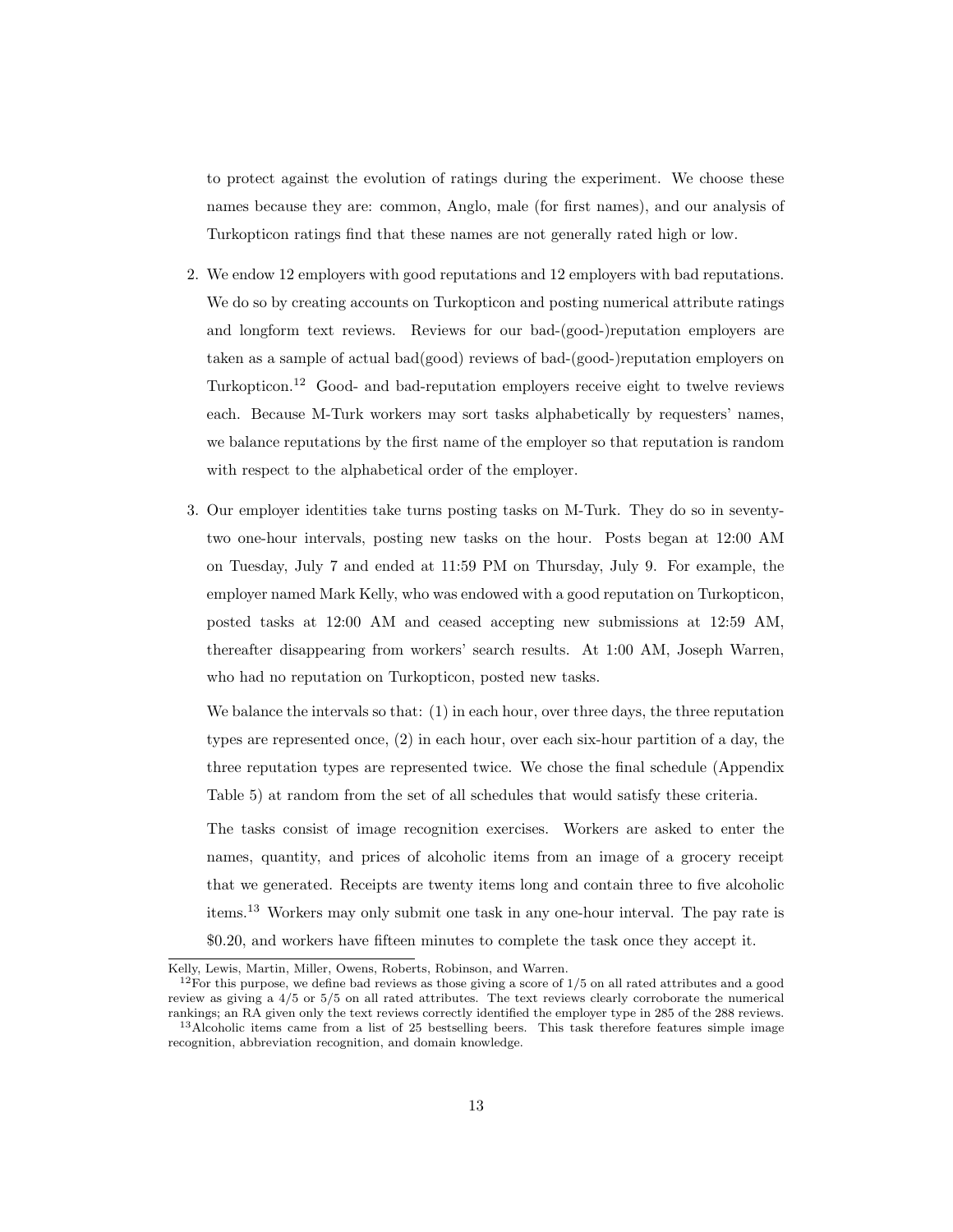- 4. Simultaneously, we create three employers that post 12-cent surveys requesting information from workers' dashboards. These employers post new batches of tasks each hour for twenty-four hours each. Their reputation does not vary. The purpose of this task is to determine a natural baseline arrival rate that could be used as a control in the main regressions.
- 5. We record the quantity and quality of completed tasks. We do not respond to communications and do not pay workers until the experiment concludes.

As a study of employer reputation, we anticipated that reputation may evolve naturally over the course of the experiment as workers discussed the tasks on public forums. If reputation propagated from Turkopticon to other forums, we expected the effect of reputation to rise over time. If workers noticed and publicized that employers of different names actually had the same identity, we expected the result to diminish over time.

The first instance occurred at 7 PM on Tuesday, when a task was recommended on the Reddit subforum "HITs Worth Turking For."<sup>14</sup> On Thursday<sup>15</sup> at 4:14 PM, a worker posted a list of the 24 employers with good and bad ratings on Reddit, noting their similarities and suggesting that the reviews were created by fake accounts. On Thursday at 5:22 PM, to address concerns that employers were falsifying reviews with the intent of defrauding workers, we announced the experiment to a concerned group of workers on a Turkopticon discussion board and disclosed that all workers would be paid. On Thursday at 6:14 PM, the description of the experiment was cross-posted on Reddit.

Summarizing the results of the experiment, Figure 4 shows the cumulative distribution of arrivals across the three employer reputation types. By the conclusion of each of the twelve six-hour partitions, the employer with good ratings had attracted more work than the employer with neutral ratings, and the employer with neutral ratings had attracted more work than the employer with poor ratings.

#### [FIGURE 4]

Table 2 shows results from a Poisson regression model. Poisson regression results find that the differences in the arrival rates of submitted tasks are generally statistically

<sup>&</sup>lt;sup>14</sup>The post included a link to the task and the note: "Similar to the ones posted earlier, entering alcoholic purchases from a receipt. Takes less than a minute, excellent [Turkopticon rating]."

<sup>15</sup>Thursday is the last day of the three days of the experiment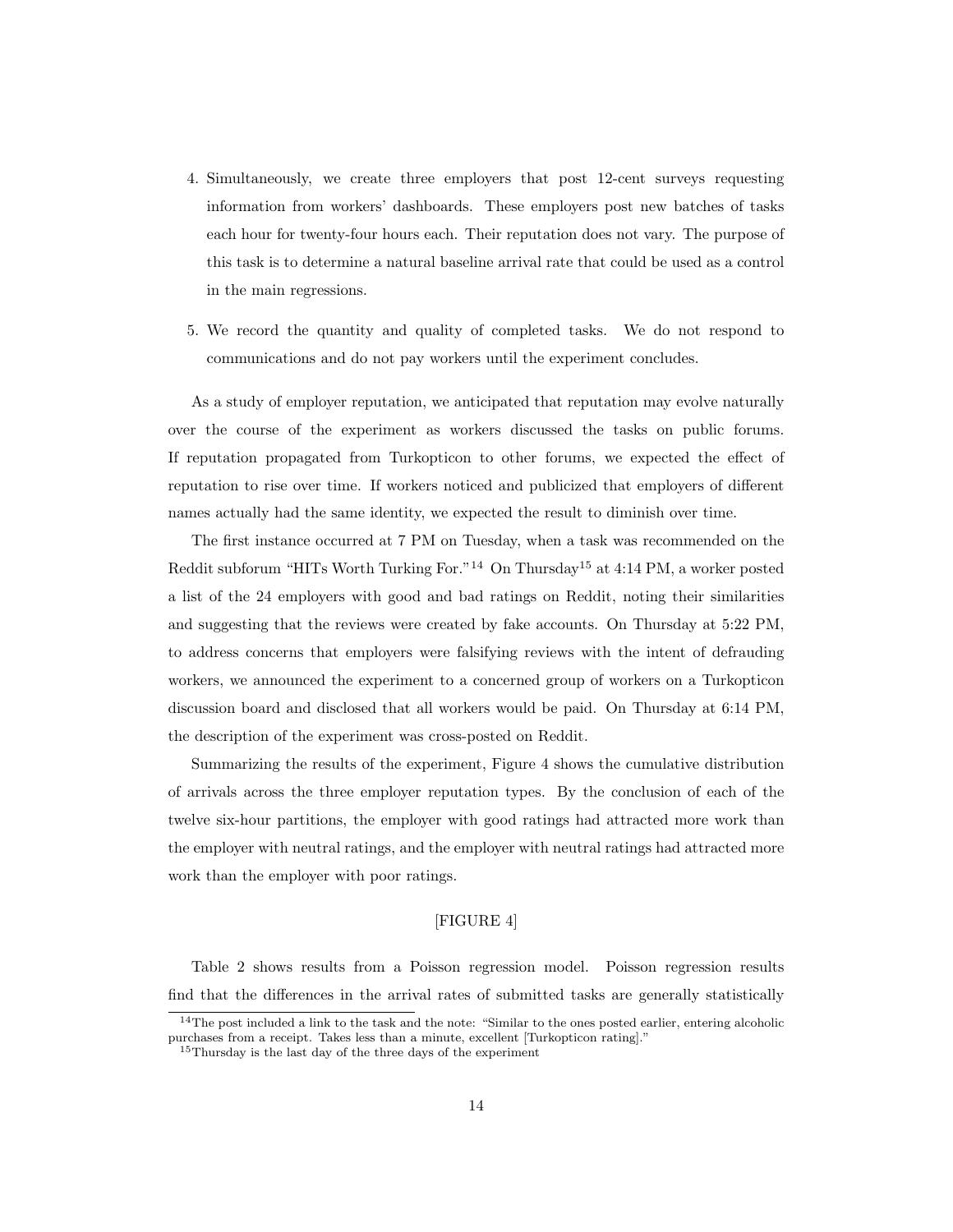significant across partitions of the experiment. They are also robust to day and hour fixed effects, and to using the baseline task's arrival rate as a control. The arrival rate of task previews, task acceptances, and error-free submissions was also significantly faster for the employer with a good reputation and slower for the employer with a poor reputation.

#### [TABLE 2]

Table 3 shows results from a negative binomial model. This allows for overdispersion, relaxing the Poisson regression assumption that counts follow a Poisson distribution with  $E(Y) = Var(Y).$ <sup>16</sup> These regressions generally reject that counts follow a Poisson distribution, leading us to prefer the negative binomial model.

In all samples except for the six-hour partitions, employers with good reputations attract work more quickly than employers with poor reputations with  $p < 0.01$ . However, if comparing only against no-reputation employers at a 5% significance level, employers with a good reputation do not receive submitted work significantly faster than those with no reputation, and employers with a poor reputation receive submitted work significantly slower only in the full samples.

#### [TABLE 3]

We also examine differences in estimated effort and quality. The mean time spent per task for good reputation, no reputation, and poor reputation employers were respectively 136, 113, and 121 seconds. The difference between good reputation and no reputation employers is statistically significant with  $p < 0.01$ . For each of the three groups, the errorfree rates were between 61% and 63% and the major-error rates (e.g. no alcoholic items identified) were between 3.0% and 5.2%. Differences in the error-free rates and major-error rates are not statistically significant.<sup>17</sup> Mason and Watts  $(2009)$  also found that higher payments raise the quantity, but not quality, of submitted work; it appears to be difficult to improve quality by either reputation or pay.<sup>18</sup>

<sup>16</sup>Overdispersion may have resulted from time-of-day effects.

<sup>&</sup>lt;sup>17</sup>Differences are for a two-sample t-test for equal means of the log-work time with  $\alpha < 0.1$ . Error-free receipts are those in which all alcoholic items were identified, no non-alcoholic items were identified, and the prices were entered correctly. Major-error receipts are those in which no alcoholic items were identified, or more than six items are listed.

<sup>18</sup>However, by attracting the same amount of work at a lower pay, good reputation employers may presumably purchase higher quality by duplicating tasks and adopting a "majority rules" policy. As such, quantity and quality at any given pay level may be thought of as substitutes, and results suggest that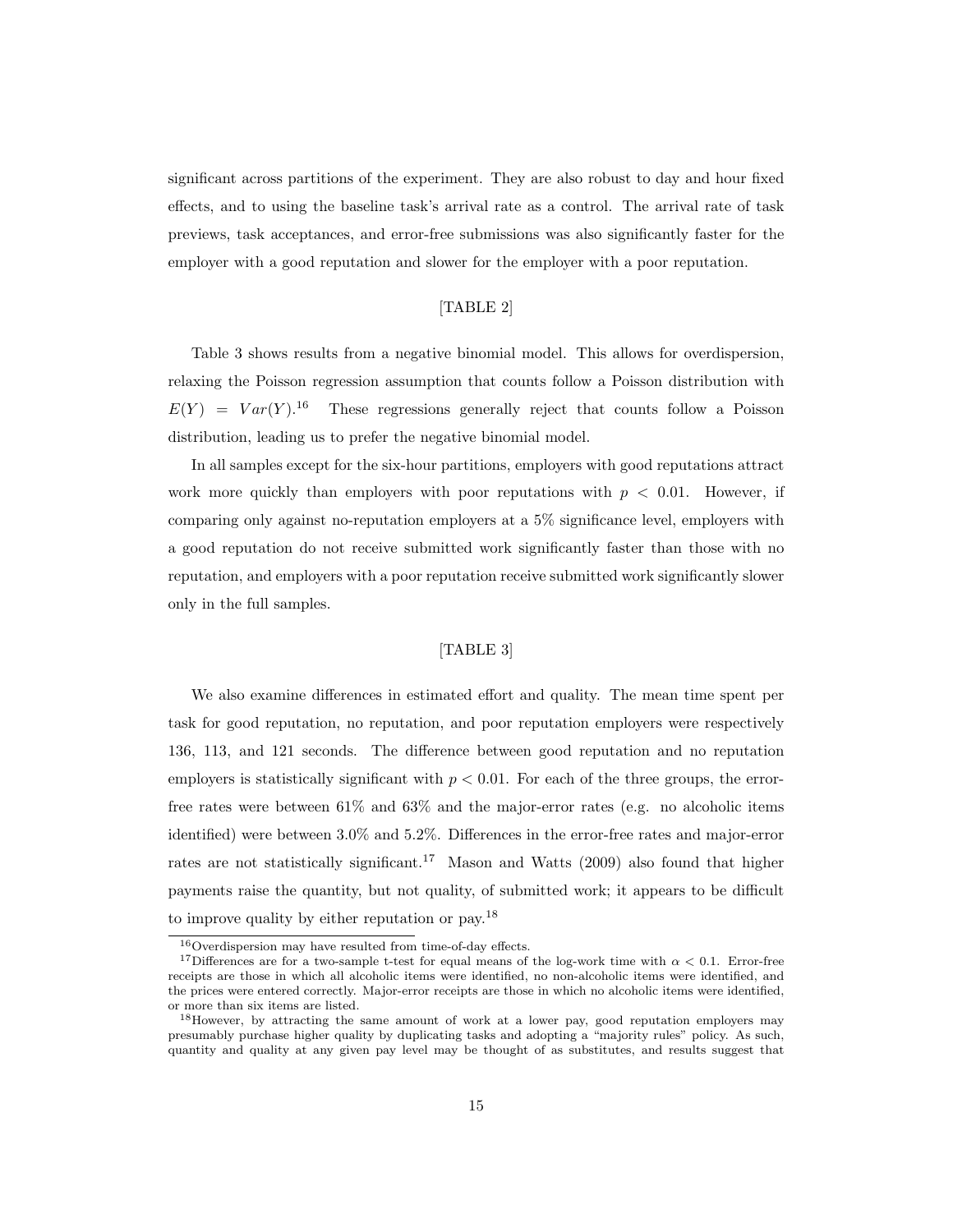In the full sample, 45.2% of the submitted tasks were not the first tasks submitted by an individual worker, and 9.7% of the submitted tasks were the sixth task or greater. The high incidence of repeat submissions may be for a number of factors, including: power-users, correlated task search criteria (e.g. individuals continuously search using the same criteria), automated alerts (e.g. TurkAlert), or purposely searching for the same task across hours.

Table 4 shows results from our preferred specification of the negative binomial regressions to estimate the arrival rates of task previews, acceptances, submissions, first submissions (by worker), and correct first submissions. These specifications omit the last twelve hours in which the experiment was disclosed and also include day and hour fixed effects. Arrival rates for good reputation employers are significantly greater than no reputation employers for all outcomes, and arrival rates for no reputation employers are significantly greater than bad reputation employers for all outcomes except correct first submissions with  $p < 0.05$ . Results provide evidence that good reputations produce more previews, acceptances, submissions, first submissions, and correct first submissions.

#### [TABLE 4]

The point estimates in column (3) suggest employers with good and no reputations respectively outperform those with bad reputations by 84% and 36%. Horton and Chilton (2010) estimate that M-Turk workers have an extensive-margin, median-wage elasticity of 0.43. If this point elasticity holds for our sample, a bad-reputation employer that pays \$0.59, a no-reputation employer that pays \$0.37, and a good-reputation employer that pays \$0.20 would attract work at the same rate.

Table 4 also provides evidence about the effects of reputation on various steps in the matching process. Conditional on a worker previewing a task, the probability of accepting the task is not significantly different by treatment. If information received by previewing a task (e.g. the type of the task, the intuitiveness of the user interface) were a substitute for reputation information, then good reputation employers would lose fewer workers during the preview stage than no-reputation employers. In the former, but not latter, workers would already have received the signal prior to previewing the task. This evidence suggests that observable task characteristics do not substitute for reputation information. The reputation

employers with a good reputation may extract a higher quantity, *ceteris paribus*. Likewise, in the broader labor market, a good reputation may allow an employer to attract better applicants at any wage offer.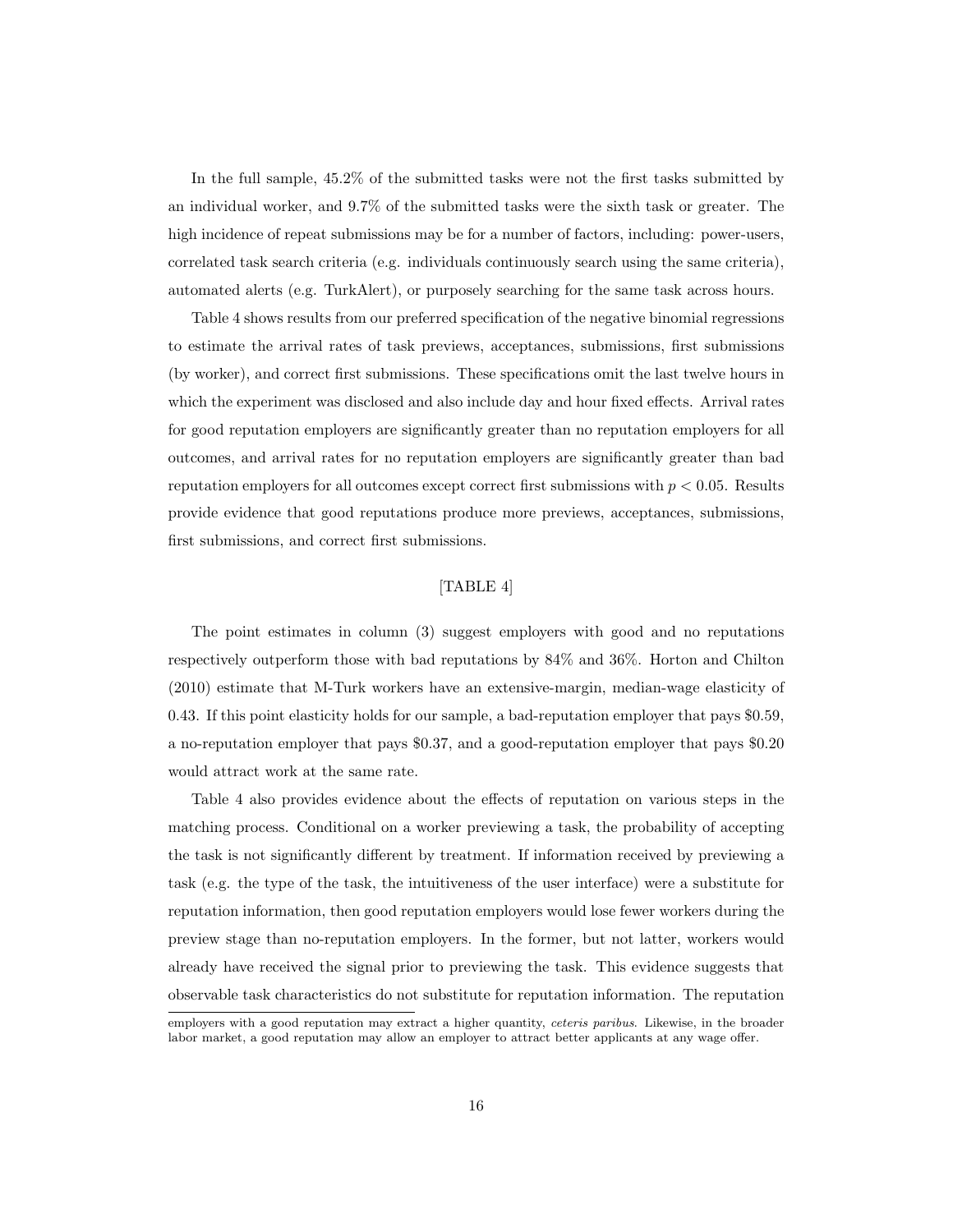system adds information above what workers can otherwise observe.

Turkopticon is not native to the M-Turk interface and must be installed by the worker. As such, the reputations we endow are visible only to a fraction of workers, and so only part of the "treated" population actually receives the treatment. To estimate the share of M-Turk jobseekers who use Turkopticon, we posted a one-question, free response survey asking, "How do you choose whether or not to accept HITs from a requester you haven't worked for before? Please describe any factors you consider, any steps you take, and any tools or resources you use." Because we posted the survey from a requester account that did not have a Turkopticon rating, and because we require workers to identify Turkopticon specifically, we expected this procedure to yield a conservative estimate of the true portion of job-seekers who use Turkopticon. Of these, fifty-five of the 100 responses mention Turkopticon explicitly, and seven other responses mention other or unspecified websites.<sup>19</sup> To the extent the models estimate the effect of a known reputation on an employer's ability to attract work, we expect non-participation in Turkopticon to result in attenuation bias that would reduce the magnitude of coefficients and raise standard errors; adjusting for this attenuation bias would magnify estimates of the treatment effect by about  $80\%$   $(0.55^{-1})$ . Naturally, this should be treated as a local prediction for the equilibrium we observe, and not a counterfactual rate for a scenario in which all workers use Turkopticon.

Experiment 2 also offers three additional pieces of evidence that Turkopticon provides information of employer type rather than task type. First, we find that observed probability of accepting a task conditional on previewing a task does not vary significantly by employer type. Second, we find that the elapsed time that workers spend previewing tasks prior to accepting the task does not vary significantly by reputation type. Third, our survey of 100 M-Turk workers featured no workers who reported a belief that certain tasks were inherently more fairly or highly compensated, though nearly all cited observable employer characteristics from past experience or tools like Turkopticon. These suggest that workers screened on Turkopticon ratings and not on information (e.g. task type) gathered during the task previews. This, along with ratings criteria used by Turkopticon and the test in Experiment 1, lead us to conclude that workers use Turkopticon to get information about employers that wouldn't be accessible until after they would have otherwise exerted effort (e.g. time to completion and nonpayment), rather than getting information on task type.

<sup>19</sup>Otherwise, responses emphasize estimated pay, estimated time to completion, and perceived trustworthiness (e.g. from a known organization).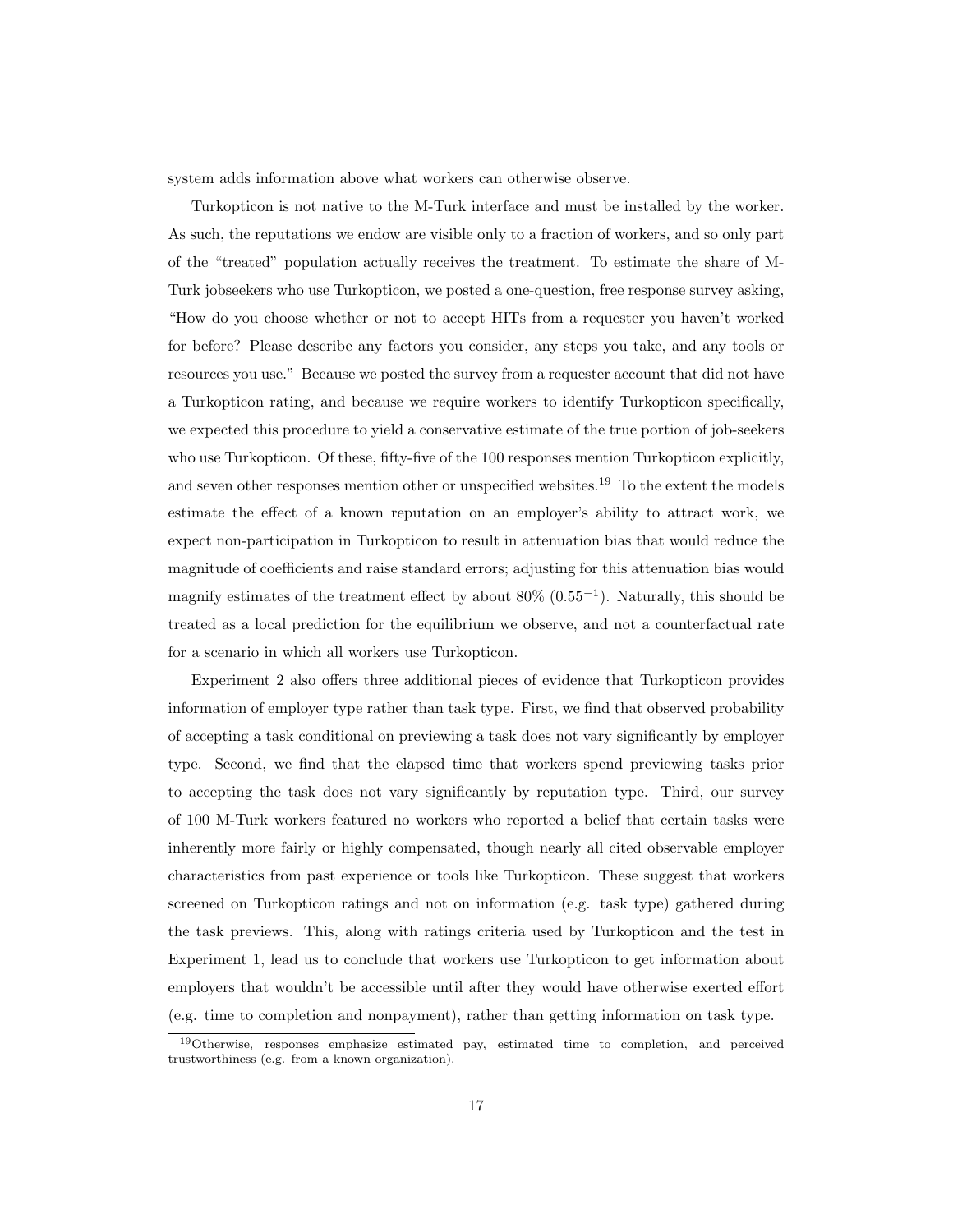Altogether, the second experiment supports the hypothesis that workers are attracted to employers with a good reputation and discouraged from those with a bad reputation. Through the experiment, the spread of information from Turkopticon to other sites also demonstrates how M-Turk workers use public forums to attract others to well-reputed employers.

## IV Model

We offer a model of job search in which there is no contract enforcement and yet some employers are deterred from nonpayment by the threat of losing future work. Workers incur a search cost to receive a wage offer from a random employer. Some share of workers are "informed," able to observe any employer's pay history perfectly.<sup>20</sup> If the worker accepts the offer, the worker further incurs a cost of effort, produces work product, and then the employer chooses whether to pay or to renege. If the employer reneges, informed workers will refuse to work for them in the future. We take the share of informed workers to be exogenous, and characterize an interesting but non-unique equilibrium in which employers with a good reputation continue to pay as long as this share is sufficiently high. Otherwise, the reneging temptation is too great and all workers exit from the labor market. $21$ 

We refer to employers' practices of always paying or never paying as high-road and low-road strategies, and to the employers themselves as high-road and low-road employers. Low-road employers attract work more slowly but save on labor costs. High-road employers attract work more quickly but pay more in wages. $22$  The share of low-road employers increases in the share of uninformed workers and the value created by a match. It decreases in the cost of search and the cost of worker effort.

<sup>&</sup>lt;sup>20</sup>Perfect monitoring simplifies the exposition. Board and ter Vehn Moritz  $(n.d.)$  considers reputation building when learning is imperfect. Their model also yields ergodic shirking, with increasing incentives for noncontractible investments as reputation becomes noiseless.

<sup>&</sup>lt;sup>21</sup>Other studies show how reputation systems and credentials can improve efficiency in other online markets including eBay (Nosko and Tadelis, 2014; Hui et al., 2014) and Airbnb (Fradkin et al., 2014).

 $22$ Workers may face the two standard kinds of information problems with respect to unobserved employer heterogeneity: adverse selection and moral hazard. Employers' technologies or product markets may differ in ways that make low-road practices more or less profitable. In this adverse-selection setting, it is trivial to understand why variation in employment practices emerges. An alternative theory is that there is no essential heterogeneity between employers. Differences in strategic employment practices appear between essentially-homogeneous employers. We focus on this, more-interesting case. In all labor markets, both mechanisms are almost certainly empirically relevant. Cabral and Hortaçsu (2010) did such an accounting in a consumer-goods market, baseball cards on EBay. We know of no analogous accounting in any labor market. That remains for future work.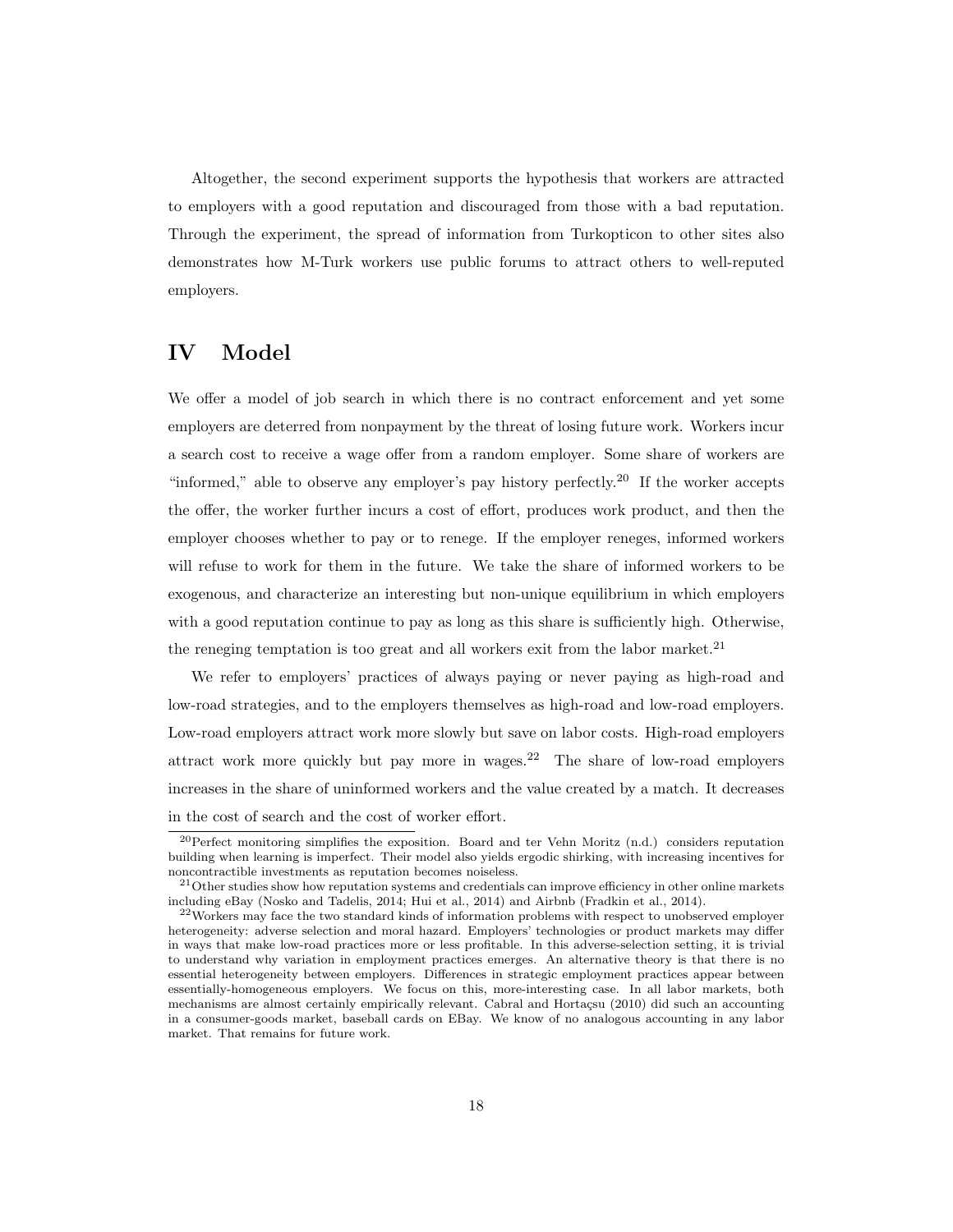Consider the following job search environment. There are measure 1 of workers indexed by  $i \in [0,1]$  and measure 1 of risk-neutral employers indexed by  $j \in [0,1]$ . Workers with  $i \leq p \in [0,1)$  are informed to employers' past play. Workers who are indifferent between accepting and rejecting offers choose to accept. Employers indifferent between paying and reneging choose to pay. The timing of a period of job search follows:

- 1. Worker  $i$  chooses whether to search. Those who do incur cost  $c$  and receive a wage promise w from a random employer-j. Informed workers also observe j's past decisions to pay or renege. Non-searching workers receive 0 and proceed to the next period of job search. Think of 0 as the value of not participating in the labor market.
- 2. Worker i decides whether to accept or reject employer j's offer. If the worker accepts, he incurs cost of effort  $e$  and  $j$  receives work product with value  $y$ . If the worker rejects, he receives 0 and proceeds to the next period of job search.
- 3. Employer-j decides whether to pay w or to renege and pay 0. Employers discount future periods at rate  $\delta$ .

To focus on the interesting equilibrium, suppose the following parameter restrictions. First, the gains from trade, farsightedness, and share of informed workers are sufficiently great that high-road employers do not renege,  $\delta py - w \geq 0$ . Second, promised wages and the share of high-road employers (denoted by  $s \in [0,1)$ ) are sufficiently great that workers participate in the labor market,  $sw - c - e \geq 0$ . Under these conditions, there exists an equilibrium in which:

- 1. For high-(low-)road employers it is incentive compatible in any period to (not) pay.
- 2. Informed workers employ a trigger strategy, accepting only offers from employers that have never reneged.
- 3. Uninformed workers accept all jobs.
- 4. The share of high-road employers will increase in the share of informed workers.
- 5. When the share of workers is nonzero, the arrival rate of work is greater for high road employers than for low-road employers.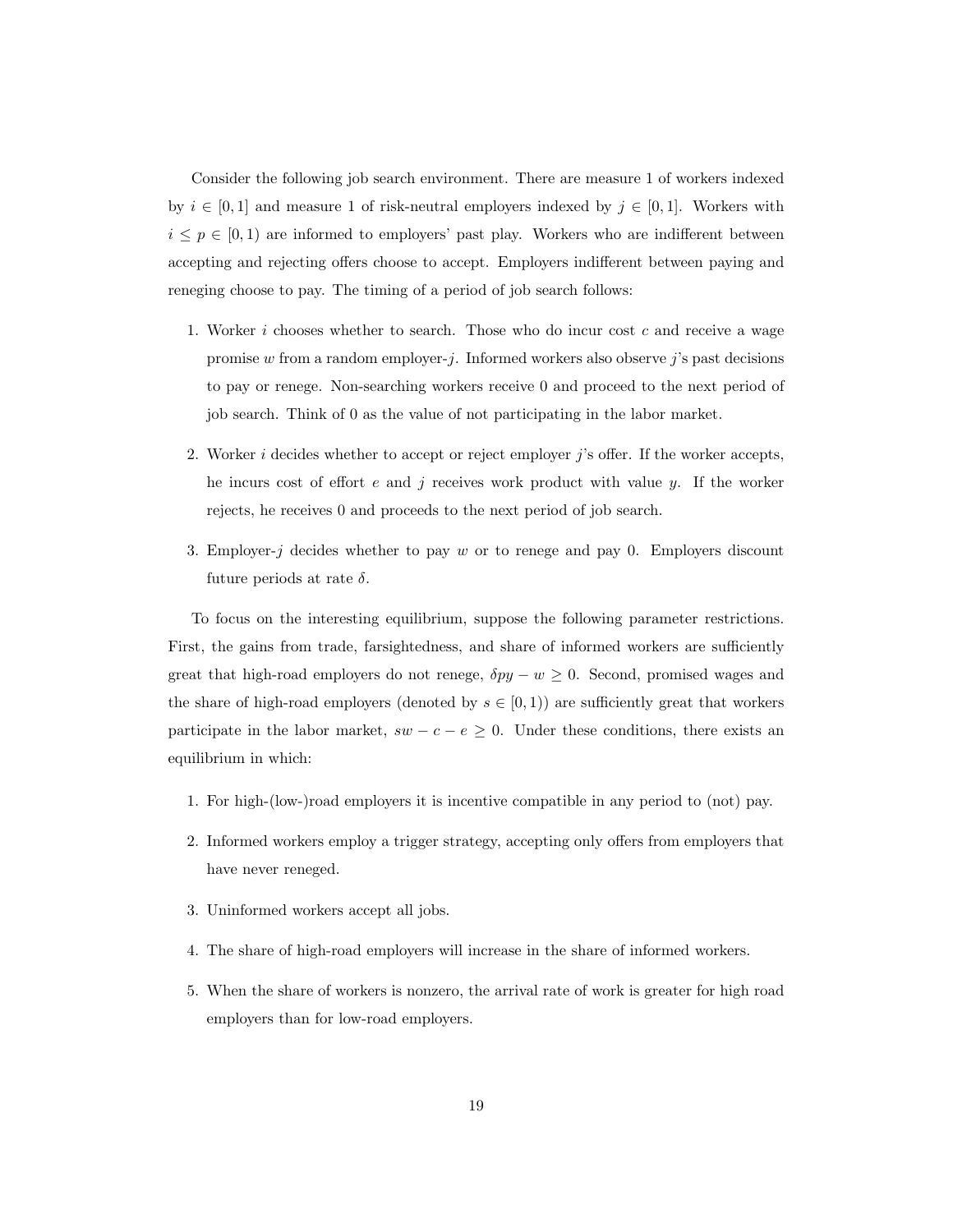*Proof:* Consider the case of a low-road employer. In any period, with probability  $p$ , the offer is received and rejected by an informed worker, yielding a payoff 0. With probability  $1 - p$ , the offer is received and accepted by an uninformed worker, yielding payoff y. Lowroad employers receive no benefit from paying wage w in any period. Then the arrival rate of accepted tasks for low-road employers is  $1-p$  and the present value payoff is  $(1-\delta)^{-1}(1-p)y$ . Now consider high-road employers. In this case, all offers are accepted and all workers are paid, yielding an arrival rate of  $1 \ge (1 - p)$  and a present value payoff  $(1 - \delta)^{-1}(y - w)$ . High-road employers prefer payment to reneging if  $(1-\delta)^{-1}(y-w) \geq y + \delta(1-\delta)^{-1}(1-p)y$ . Reducing yields the difference in present value of paying  $\delta py - w \geq 0$ , which follows from the first parameter restriction. Now consider workers. Informed workers encounter a high-road employer in any period with probability s. They accept offers from high-road employers because  $w - e - c \ge -c$ , which follows from  $sw - c - e \ge 0$ . They reject offers from low-road employers because  $-c > -c - e$ . Therefore, the present value of this strategy is  $(1 - \delta)^{-1}[s(w - e) - c]$ . Uninformed workers accept all offers. Their present value is  $(1 - \delta)^{-1}(sw - e - c)$ . Both informed and uninformed workers' payoffs satisfy their labor force participation constraint under the parameter restriction  $sw - c - e > 0$ .

The high-road employer's incentive compatibility constraint,  $\delta py - w \geq 0$ , is satisfied if three conditions are met: a sufficiently informed workforce would discipline a high-road employer that chose to renege, sufficiently farsighted employers that do not discount this punishment, and sufficient rents. Otherwise, high road employers choose instead to renege, the value of market participation for all workers becomes negative, and no work is performed.

The workers' participation constraint requires a sufficiently high share of employers that pay. Given p, the share of high-road employers (s) cannot fall below  $s \ge (e+c)(\delta py)^{-1}$ . For low values of s, the payoff for uninformed workers does not satisfy their participation constraint. These conditions imply which combinations of worker-informedness  $p$  and highroad employer shares s are supportable in this equilibrium.

### V Conclusion

Our main results provide evidence that reputation in M-Turk is valuable for both workers and for employers with good reputations. In our experiment, we get clean measures of the partial equilibrium values of employer reputation for workers and employers. Public,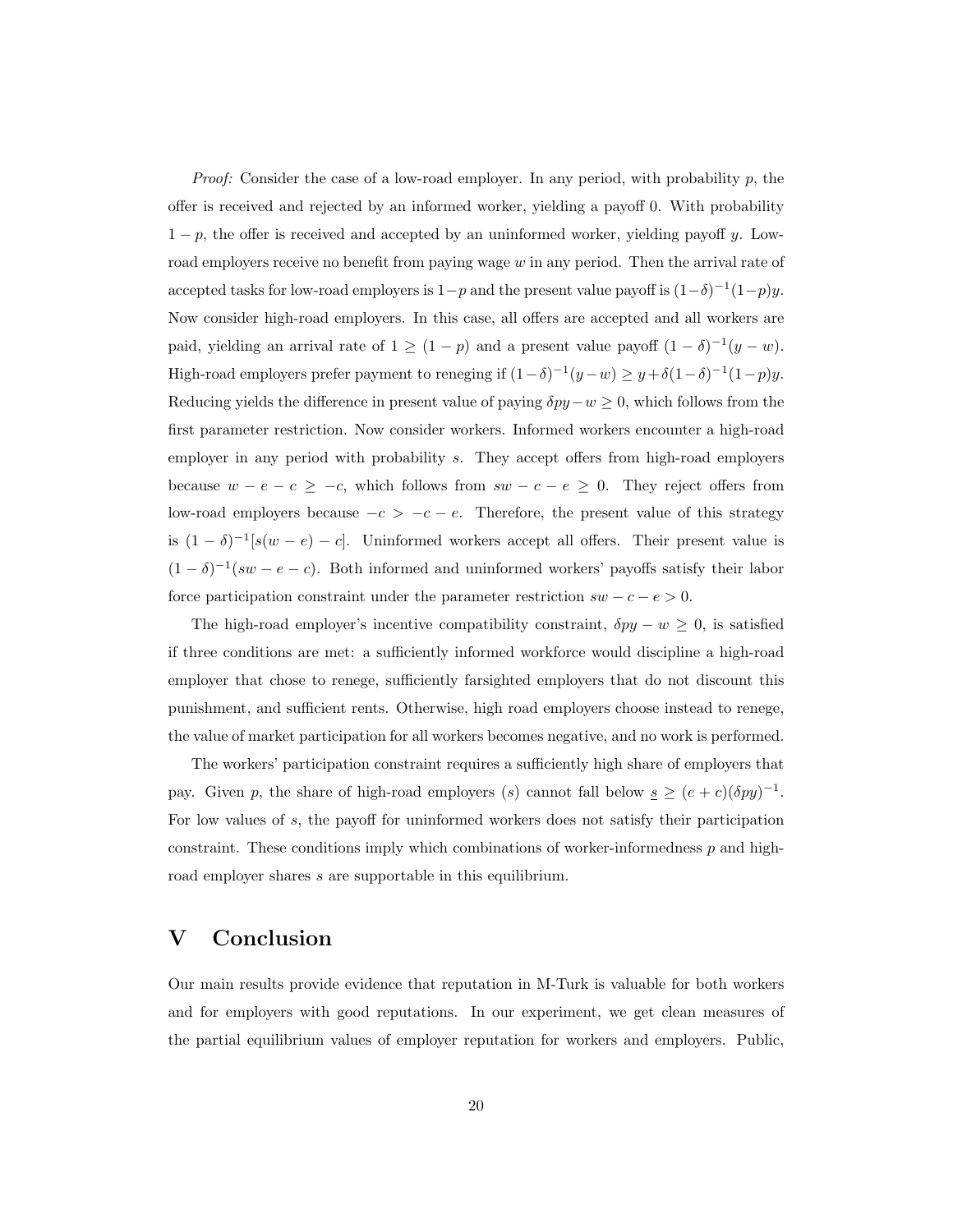collectively-created reputation is valuable for workers because it lets them differentiate otherwise indistinguishable employers that in fact differ systematically.

We estimate that working only for good-reputation employers would make workers' wages about 40 percent higher than working for no- or bad-reputation employers. We find that good- and bad-reputation employers promise the same payments on average, consistent with a pooling equilibrium where bad-reputation employers try to blend in with good-reputation employers in the view of uninformed, jobseeking workers. However, badreputation employers' tasks take longer and they are far more likely to refuse to pay the worker.

Because many workers do use the reputation system in deciding whom to work for, employers with good reputations enjoy twice the arrival rate of bad-reputation employers. Average quality of work done by these newly-arrived workers does not differ by employer reputation. This should enable employers with better reputations to operate at a faster pace, a larger scale, or to be more selective in hiring.

M-Turk, like many microcontracting services, offers little contractual protection for workers. Payment for services, time to payment, and implicit wage rates are all noncontractible. However, this study demonstrates that workers contribute to a collective memory that serves to discipline and deter bad behavior. It also suggests that a wellmanaged reputation system may effectively substitute for such enforcement.

With its administrative data, Amazon could give workers access to historical information on each employer such as average past wage and rejection rates. It could also create a native, subjective rating system, as oDesk-Elance has and as Amazon has for consumer products. The lack of information about employer reputations coupled with the lack of contract enforcement may be limiting the market to the small size that a reputation can discipline, and to small tasks that are relatively short and well-defined; relatively few workers would risk investing a week into a task when the criteria for acceptance are poorly defined and payment is nonenforceable (Ipeirotis, 2010).

Some empirical results warrant future attention. First, why do workers rate employers? Because variation in realized wages is wide and tasks posted by good employers are scarce, revealed good employers could be thought of as valuable private information. Nevertheless, these ratings are informative. Workers may be motivated by altruism toward other workers, by altruism to good employers, or by a desire to punish bad employers. Second, in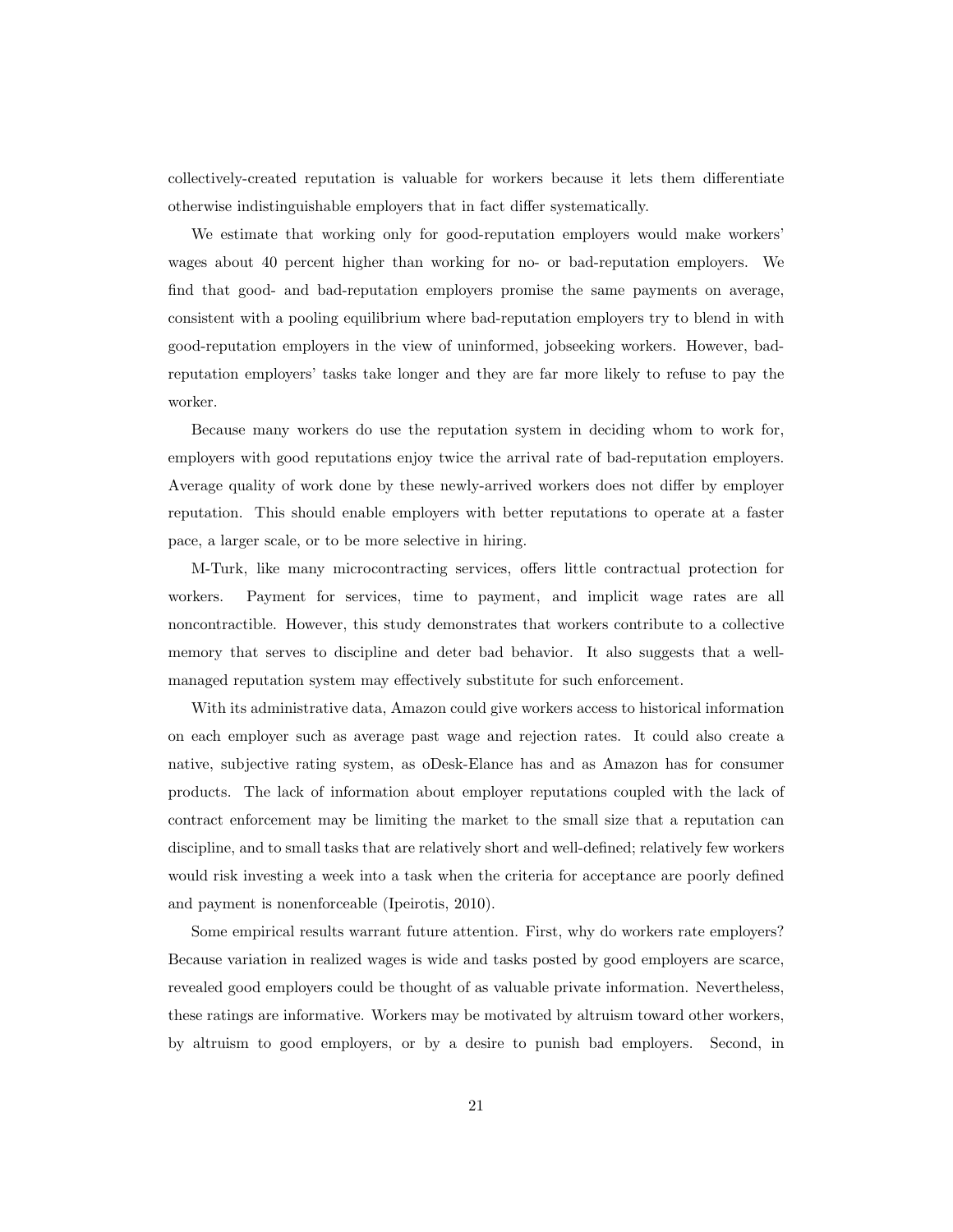experiment 1, why did effective wages for good reputation employers exceed those for bad reputation employers? Following Klein and Leffler (1981), when there is a potential hold-up problem, good reputations should allow trading partners to extract favorable terms, such as the ability to attract work at lower pay. It's possible that an employer's reputation is correlated with other employer characteristics. One possibility, following Bartling, Fehr and Schmidt (2012), is that employers are heterogeneous in their altruism, and altruistic employers pay higher wages and have better reputations. Indeed, Turkopticon ratings include an item for generosity, which intends to capture expected wages. A second alternative is that employers are heterogeneous in their discount rates, and impatient employers pay higher wages and maintain good reputations to get work accomplished quickly. In M-Turk, these underlying employer characteristics may be more important than the mechanism offered by Klein and Leffler alone, and may also offer some guidance as to why Klein and Leffler's predictions have sometimes had mixed success empirically.

What relevance does this have for other labor markets? As on M-Turk, workers in the broader labor market strive to distinguish which employers will treat them well or ill. Workers have always made decisions with partial information about employer quality and, so, these forces have always shaped labor markets. Contracts and bilateral relational contracting are important forces disciplining employer opportunism, but they are undoubtedly incomplete. Workers have always relied on public employer reputations propagated through informal, decentralized, word-of-mouth conversations. Though economists have had theories about how employer reputation would work, the informal system has operated largely outside our view, yielding a very thin empirical literature. As the cost of communications and datastorage fell in recent years, employer reputation has showed up online in sites like Glassdoor. It has become more centralized, systematic and measurable. While this study develops the first clean evidence that an employer-reputation system affects labor-market outcomes, it will not be the last. New data on reputation in broader markets means other studies will follow. However, in the setting of conventional employment, it will be more challenging to shock reputation cleanly, to believe that unobservable channels of communication are not creating confounds, and to measure variation in outcomes such as wages, wage theft, and worker arrival rates.

Attention to the worker's information problem also suggests innovative directions for policy and institution-building. Can more be done to improve the functioning of the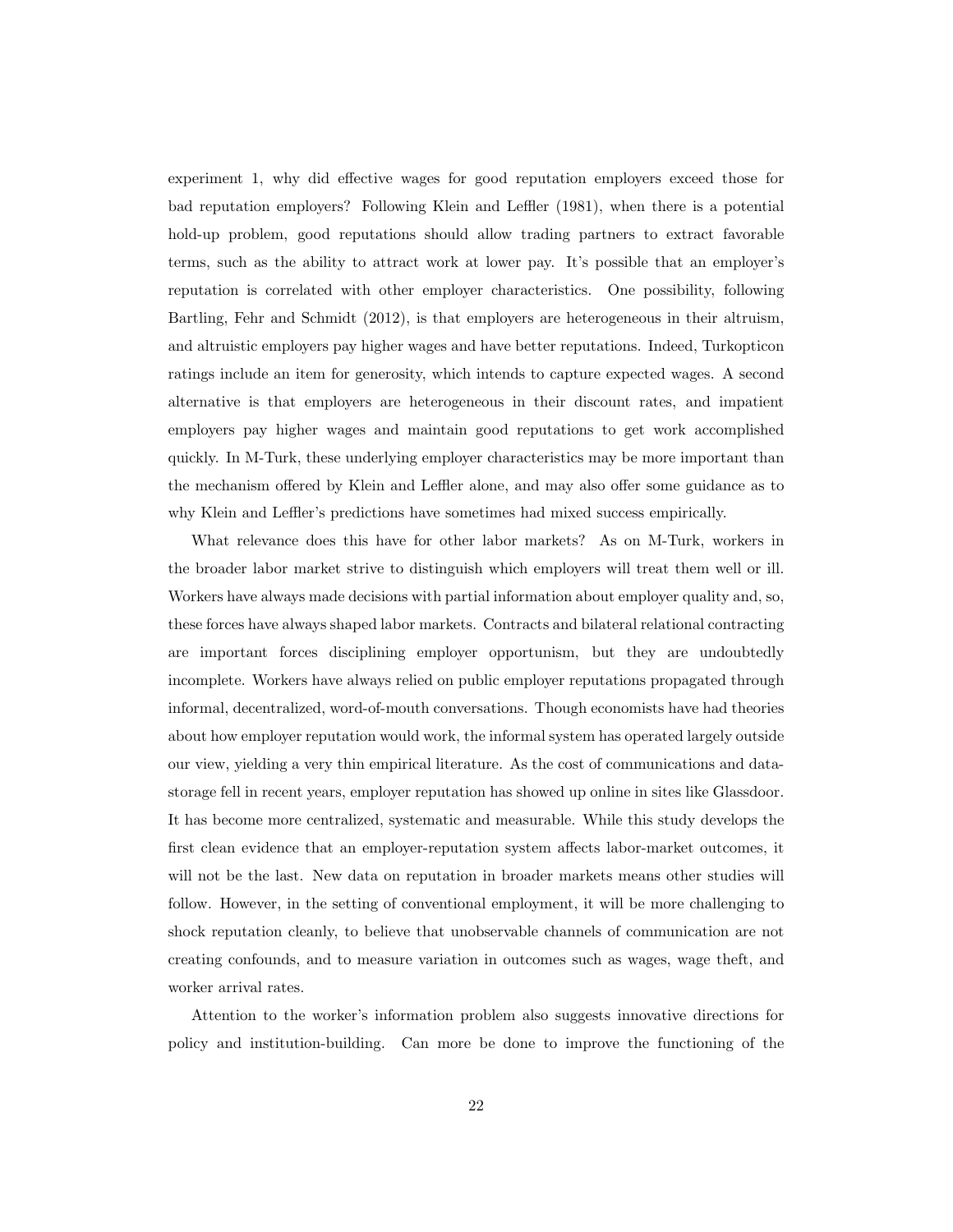labor market through helping workers' overcome their information problem with respect to employer heterogeneity? Most markets have information problems to some degree. For M-Turk workers, Turkopticon is the Dun & Bradstreet of procurers, the Moody's of bond buyers, the Fair Isaac of consumer lenders, and the Metacritic of moviegoers. Each of these institutions offers extralegal protections to protect against contractual incompleteness based on information sharing and the implicit threat of coordinated withdrawal of trade by one side a market. A policy example of this kind of logic in action is that, the U.S. Occupational Safety and Health Administration began in 2009 systematically issuing press releases to notify the public about large violations of workplace safety laws. They attempt to influence employer reputation, to improve the flow of information about employer quality, and to create incentives for providing safer workplaces (Johnson, 2015). Workers have traditionally used labor unions and professional associations as a venue for exchanging information about working conditions and coordinating collective withdrawal of trade in order to discipline employers. The rise of new institutions that facilitate information sharing may be taking up some of this role.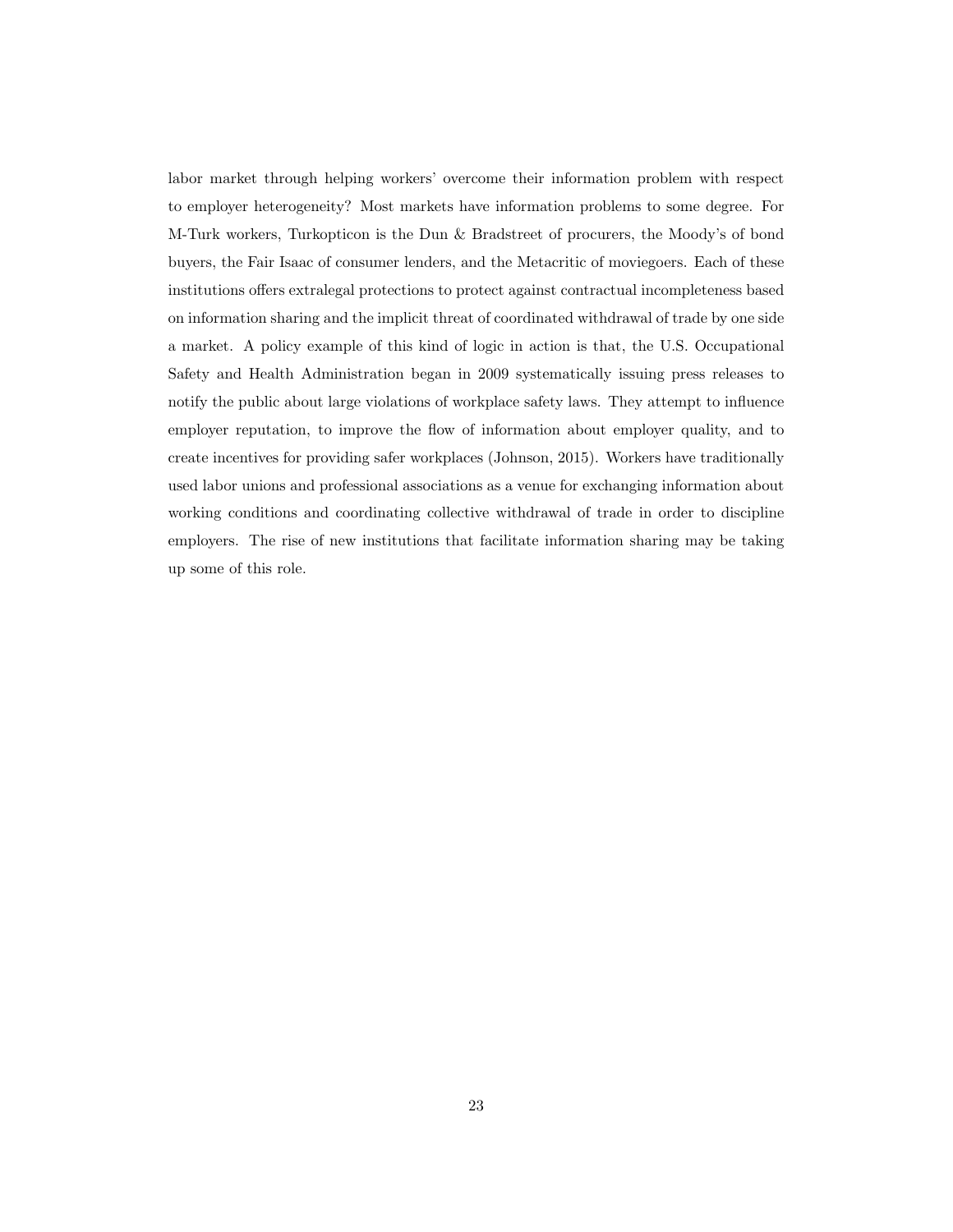#### References

- Agrawal, AK, Nicola Lacetera, and Elizabeth Lyons. 2013. "Does Information Help or Hinder Job Applicants from Less Developed Countries in Online Markets?" National Bureau of Economic Research.
- Bajari, Patrick, and Ali Hortaçsu. 2003. "The winner's curse, reserve prices, and endogenous entry: empirical insights from eBay auctions." RAND Journal of Economics, 34(2): 329–355.
- Baker, George, Robert Gibbons, and KJ Murphy. 2002. "Relational Contracts and the Theory of the Firm." Quarterly Journal of Economics, 117(1): 39–84.
- Banerjee, Abhijit V, and Esther Duflo. 2000. "Reputation effects and the limits of contracting: A study of the Indian software industry." Quarterly Journal of Economics, 115(3): 989–1017.
- Bartling, Björn, Ernst Fehr, and Klaus M Schmidt. 2012. "Use and Abuse of Authority: A behavioral foundation of the employment relationship." IZA Discussion Paper #7029 4.

#### Bernhardt, Annette, et al. 2009. Broken laws, unprotected workers: violations of employment and labor laws in America's cities. A National Employment Law Project report. Available online at

http://www.nelp.org/page/-/brokenlaws/BrokenLawsReport2009.pdf?nocdn=1.

Bernhardt, Annette, Michael Spiller, and Nik Theodore. 2013. "Employers gone rogue: Explaining industry variation in violations of workplace laws." ILRReview, 66(4): 808–832.

Board, Simon, and Meyer ter Vehn Moritz. n.d.. Econometrica, , (6).

- Bobo, Kim. 2011. Wage theft in America. The New Press.
- Brown, Martin, Armin Falk, and Ernst Fehr. 2004. "Relational contracts and the nature of market interactions." Econometrica, 72(3): 747–780.
- Brown, Jennifer, and David Matsa. 2013. "Boarding a sinking ship? An investigation of job applications to distressed firms." Working paper. Available online at http://economics.mit.edu/files/8675.
- Bull, Clive. 1987. "The existence of self-enforcing implicit contracts." The Quarterly Journal of Economics, 102(1): 147–160.
- Cabral, Luis and Ali Hortaçsu 2010. "The Dynamics of Seller Reputation: Evidence from EBay." Journal of Industrial Economics, 58: 54–78.
- Carmichael, HL. 1984. "Reputations in the labor market." The American Economic Review, 74(4): 713–725.
- Chauvin, Keith W, and James P Guthrie. 1994. "Labor market reputation and the value of the firm." *Managerial and Decision Economics*,  $15(6)$ :  $543-552$ .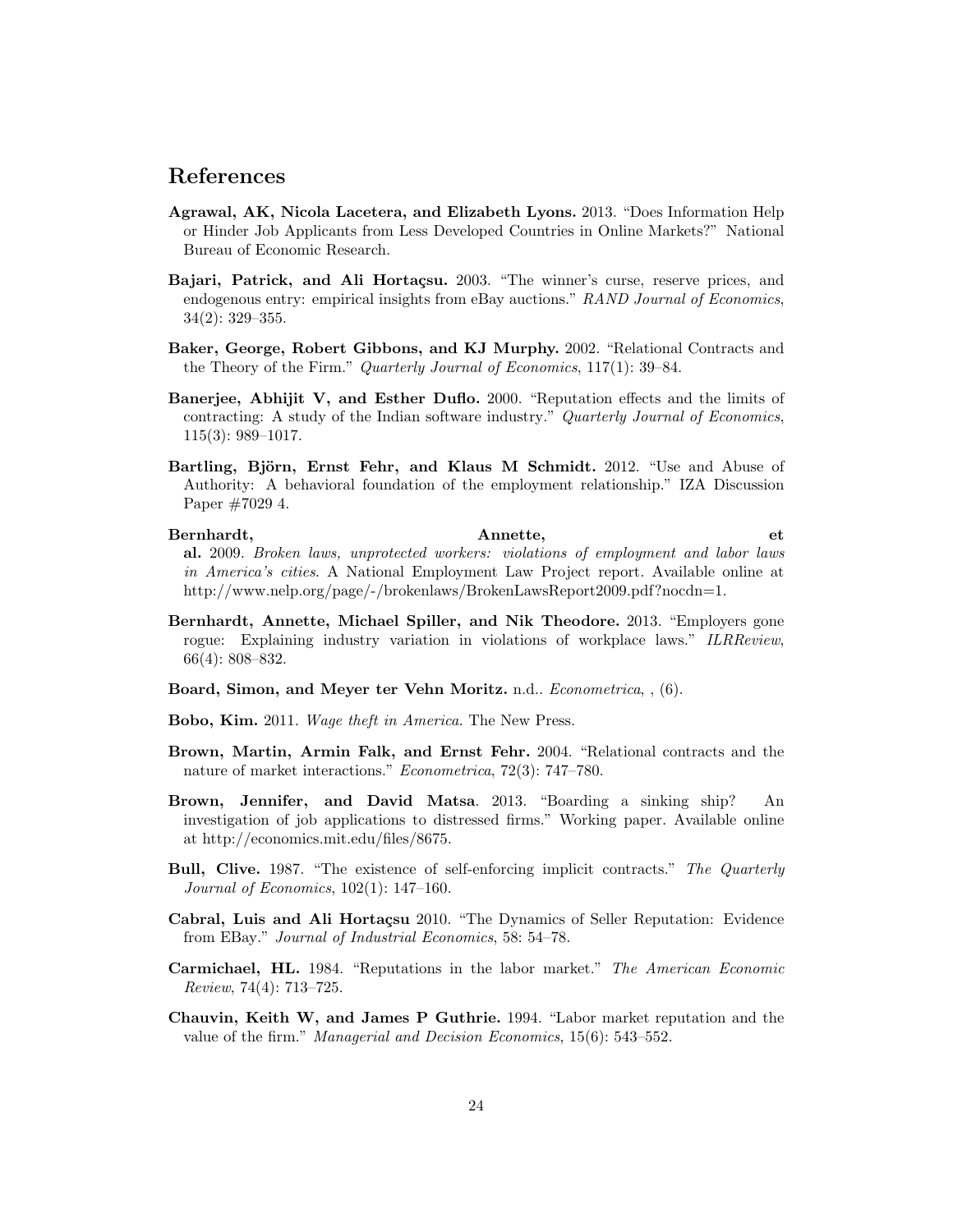- Cornes, Richard, and Todd Sandler. 1994. "The comparative static properties of the impure public good model." Journal of Public Economics, 54(3): 403–421.
- Dellarocas, Chrysanthos, and Charles Wood. 2008. "The sound of silence in online feedback: Estimating trading risks in the prescence of reporting bias." Management Science, 54(3): 460–76.
- Edwards, Jeremy, and Sheilagh Ogilvie. 2008. "Contract Enforcement, Institutions and Social Capital: the Maghribi Traders Reappraised." CES Working Paper No. 2254.
- Estreicher, Samuel. 2009. "Employer Reputation at Work." Hofstra Labor & Employment *Law Journal*,  $27(1)$ :  $1-12$ .
- Fradkin, Andrey, Elena Grewal, David Holtz, and Matthew Pearson. 2014. "Reporting Bias and Reciprocity in Online Reviews: Evidence From Field Experiments on Airbnb."
- Greif, Avner. 1993. "Contract Enforceability and Economic Institutions in Early Trade: The Maghribi Traders' Coalition." American Economic Review, 83(3): 525-548.
- Hannon, J, and GT Milkovich. 1995. "Does HR reputation affect shareholder value." Unpublished manuscript.
- Holmstrom, Bengt. 1981. "Contractual models of the labor market." The American Economic Review, 71(2): 308–313.
- Horton, John Joseph, and Lydia B Chilton. 2010. "The labor economics of paid crowdsourcing." 209–218, ACM.
- Horton, John, and Joseph Golden. 2015. "Reputation Inflation in an Online Market." Working paper.
- Hui, Xiang, Maryam Saeedi, Zeqian Shen, and Neel Sundaresan. 2014. "Reputation & Regulations: Evidence from eBay."
- Ipeirotis, Panos. 2010. "A Plea to Amazon: Fix Mechanical Turk!" http://www.behindthe-enemy-lines.com/2010/10/plea-to-amazon-fix-mechanical-turk.html Accessed: March 20, 2015.
- Irani, Lilly. 2012. "Microworking the crowd." Limn, 1(2).
- **Johnson, Matthew.** 2015. "How the Cover Story Promotes Compliance." Boston College manuscript.
- Klein, Benjamin, and Keith B Leffler. 1981. "The role of market forces in assuring contractual performance." The Journal of Political Economy, 89(4): 615–641.
- Lifsher, Marc. 2014. "California cracks down on wage theft by employers." Los Angeles Times.
- Luca, Micael, and Georgios Zervas. 2014. "Fake it till you make it: Reputation, Competition, and Yelp Review Fraud." Harvard Business School NOM Unit Working Paper No. 14-006.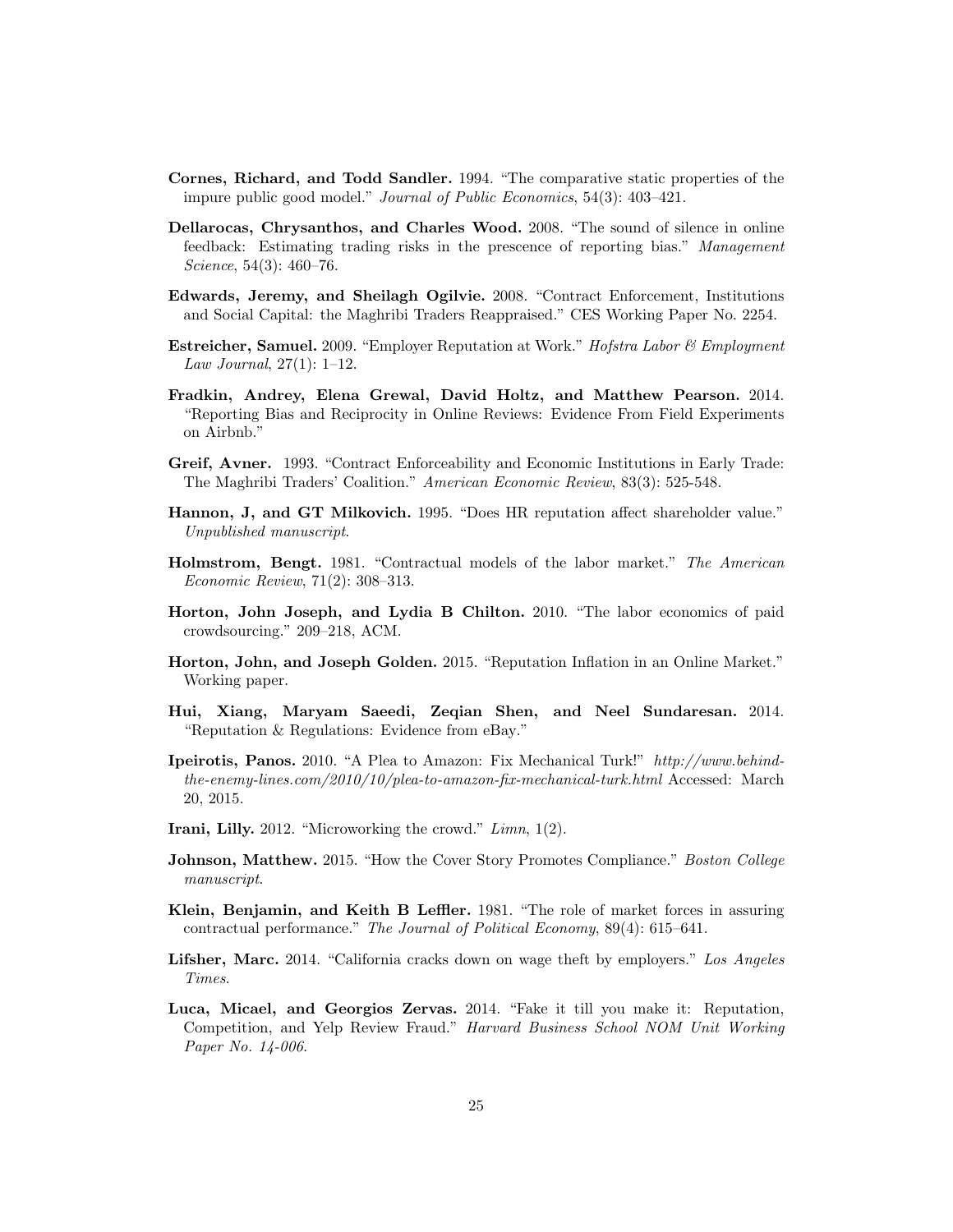- MacLeod, W Bentley. 2007. "Can contract theory explain social preferences?" The American Economic Review, 97(2): 187–192.
- Mason, Winter, and Duncan Watts. 2009. "Financial incentives and the 'performance of crowds.'" SIGKDD Explorations, 11(2): 100-108.
- McDevitt, Ryan. 2011. "Names and reputations: an empirical analysis. American Economic Journal: Microeconomics, 3(3):193-209.
- Nosko, Chris, and Steven Tadelis. 2014. "The Limits of Reputation in Platform Markets: An Empirical Analysis and Field Experiment."
- Oyer, Paul, and Scott Schaefer. 2011. "Personnel economics: hiring and incentives." Handbook of Labor Economics, 4: 1769–1823.
- Pallais, Amanda. 2015. "Inefficient hiring in entry-level labor markets." Forthcoming, American Economic Review.
- Resnick, Paul, and Richard Zeckhauser. 2002. "Trust among strangers in Internet transactions: Empirical analysis of eBay's reputation system." Advances in applied microeconomics, 11: 127–157.
- Ritter, Joseph and Lowell Taylor. 1994. "Workers as Creditors: Performance Bonds and Efficiency Wages." American Economic Review, 84(3): 694–704.
- Rodgers, William M, Sara Horowitz, and Gabrielle Wuolo. 2014. "The Impact of Client Nonpayment on the Income of Contingent Workers: Evidence from the Freelancers Union Independent Worker Survey." Industrial & Labor Relations Review, 67(3 suppl): 702–733.
- Ross, Joel, Andrew Zaldivar, Lilly Irani, and Bill Tomlinson. 2009. "Who are the turkers? worker demographics in amazon mechanical turk." Department of Informatics, University of California, Irvine, USA, Tech. Rep.
- Silberman, M, Joel Ross, Lilly Irani, and Bill Tomlinson. 2010. "Sellers' problems in human computation markets." 18–21, ACM.
- Silberman, M Six. 2013. "Dynamics and governance of crowd work markets." Workshop on Human Computation and Crowd Work.
- Simon, Herbert A. 1951. "A formal theory of the employment relationship." Econometrica: Journal of the Econometric Society, 19(3): 293–305.
- Stanton, Christopher, and Catherine Thomas. "Landing the First Job: The Value of Intermediaries in Online Hiring." Working paper.
- Telser, L. G. 1980. "A Theory of Self-Enforcing Agreements." The Journal of Business, 53(1): 27.
- Turban, Daniel B, and Daniel M Cable. 2003. "Firm reputation and applicant pool characteristics." Journal of Organizational Behavior, 24(6): 733–751.
- United States Department of Labor Wage and Hour Division. 2014. "Fiscal Year Statistics for WHD." http://www.dol.gov/whd/statistics/, Accessed: Nov. 3, 2014.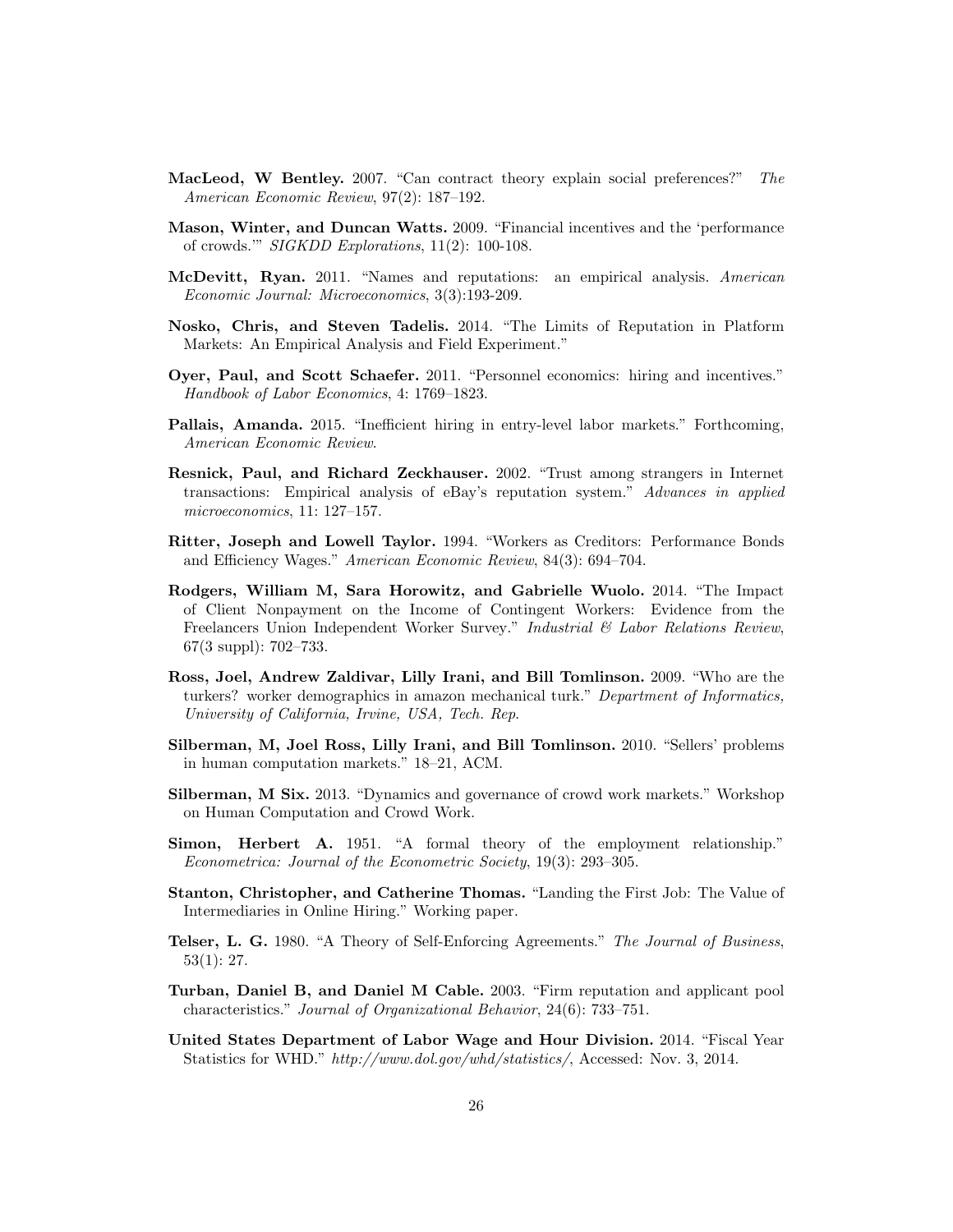- U.S. Government Accountability Office. 2015. "Contingent Workforce: Size, Characteristics, Earnings, and Benefits." U.S. G.A.O. Report GAO-15-168R Continent Workforce.
- Wachter, Michael L, and Randall D Wright. 1990. "The economics of internal labor markets." Industrial Relations: A Journal of Economy and Society, 29(2): 240–262.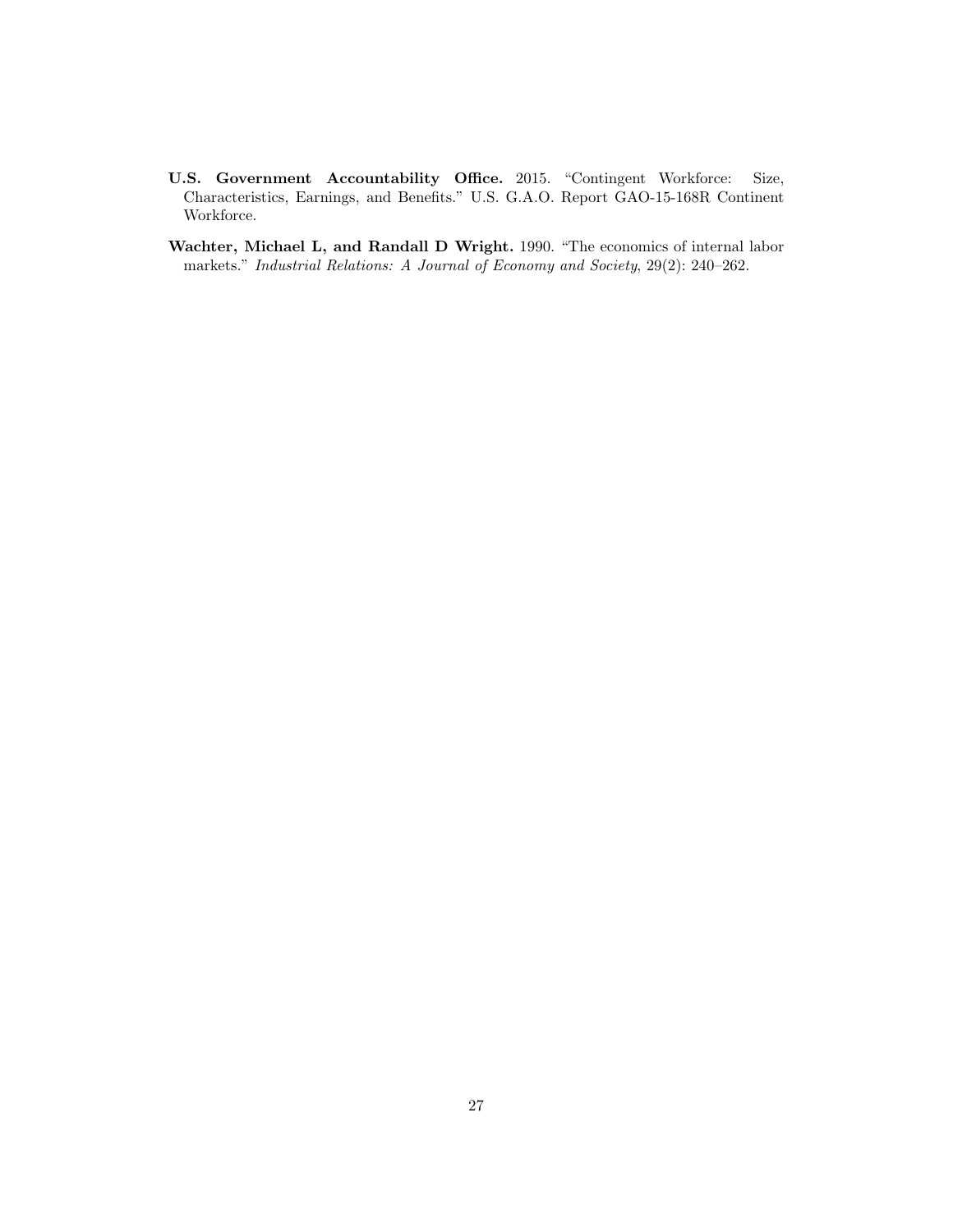## VI Tables

|                                   |       |            |     |         | paired test p-values |            |
|-----------------------------------|-------|------------|-----|---------|----------------------|------------|
|                                   | Mean  | Std. Error | N   | Good    | <b>None</b>          | <b>Bad</b> |
|                                   |       |            |     |         |                      |            |
| Main outcomes                     |       |            |     |         |                      |            |
| 1. Rejection rates                |       |            |     |         |                      |            |
| Good Reputation                   | 0.013 | 0.008      | 223 |         | 0.073                | 0.003      |
| No Reputation                     | 0.043 | 0.016      | 164 | 0.073   |                      | 0.246      |
| <b>Bad Reputation</b>             | 0.071 | 0.018      | 211 | 0.003   | 0.246                |            |
| 2. Days to decision               |       |            |     |         |                      |            |
| Good Reputation                   | 1.679 | 0.146      | 223 |         | 0.132                | 0.001      |
| No Reputation                     | 2.296 | 0.433      | 164 | 0.132   |                      | 0.03       |
| <b>Bad Reputation</b>             | 3.715 | 0.467      | 211 | 0.001   | 0.03                 |            |
| 3. Realized wage rates            |       |            |     |         |                      |            |
| Good Reputation                   | 2.834 | 0.228      | 173 |         | 0.011                | 0.043      |
| No Reputation                     | 1.957 | 0.259      | 141 | 0.011   |                      | 0.949      |
| <b>Bad Reputation</b>             | 1.986 | 0.352      | 168 | 0.043   | 0.949                |            |
|                                   |       |            |     |         |                      |            |
| Other outcomes                    |       |            |     |         |                      |            |
| 4. Days to decision, accepts only |       |            |     |         |                      |            |
| Good Reputation                   | 1.643 | 0.144      | 220 |         | 0.083                | 0.001      |
| No Reputation                     | 2.368 | 0.451      | 157 | 0.083   |                      | 0.023      |
| <b>Bad Reputation</b>             | 3.943 | 0.499      | 196 | 0.001   | 0.023                |            |
| 5. Promised wage rates            |       |            |     |         |                      |            |
| Good Reputation                   | 2.834 | 0.228      | 173 |         | 0.017                | 0.098      |
| No Reputation                     | 2.011 | 0.257      | 141 | 0.017   |                      | 0.771      |
| <b>Bad Reputation</b>             | 2.142 | 0.352      | 168 | 0.098   | 0.771                |            |
| 6. Advertised pay                 |       |            |     |         |                      |            |
| Good Reputation                   | 0.277 | 0.025      | 223 |         | 0.001                | 0.938      |
| No Reputation                     | 0.159 | 0.024      | 164 | 0.001   |                      | < 0.001    |
| <b>Bad Reputation</b>             | 0.28  | 0.022      | 211 | 0.938   | < 0.001              |            |
| 7. RA log-seconds to complete     |       |            |     |         |                      |            |
| Good Reputation                   | 5.737 | 0.228      | 173 |         | 0.372                | < 0.001    |
| No Reputation                     | 5.639 | 0.085      | 141 | 0.372   |                      | 0.001      |
| <b>Bad Reputation</b>             | 6.368 | 0.069      | 168 | < 0.001 | < 0.001              |            |

Table 1— Rejection and time-to-payment by employer reputation

NOTE – Rejection rate p-values are from a  $\chi^2$  test that rejection rates are the same between the row and column. Time-to-pay p-values are from a two-sample t-test that the mean times-to-pay are the same between the row and column.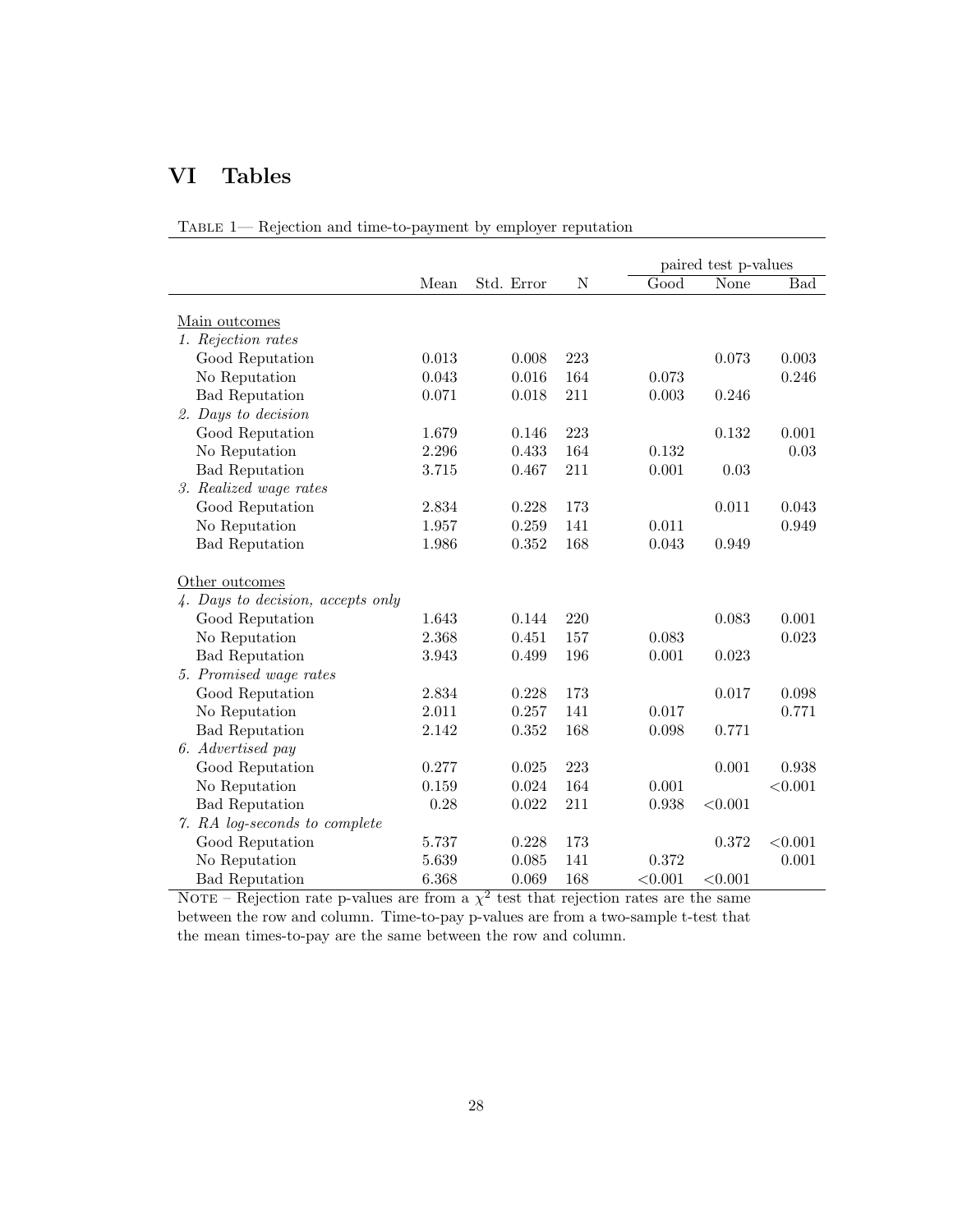|                                   | Good Reputation |        | No Reputation |        |         |        |
|-----------------------------------|-----------------|--------|---------------|--------|---------|--------|
| Sample                            | β               | SE     | B             | SE     | periods | events |
|                                   |                 |        |               |        |         |        |
| Event: submitted tasks            |                 |        |               |        |         |        |
| <i>Full sample</i>                |                 |        |               |        |         |        |
| $(1)$ All submitted tasks         | $2.053*$        | (.132) | $1.503*$      | (.102) | 72      | 1641   |
| Subsamples                        |                 |        |               |        |         |        |
| $(2)$ Day 1 only                  | $4.104*$        | (.467) | $2.135*$      | (.264) | 24      | 695    |
| $(3)$ Day 1-2 only                | $2.424*$        | (.196) | $1.76*$       | (.15)  | 48      | 1125   |
| $(4)$ 12AM-6AM                    | $1.679*$        | (.401) | 1.393         | (.345) | 18      | 114    |
| $6AM-12PM$<br>(5)                 | $2.843*$        | (.35)  | $2.157*$      | (.277) | 18      | 534    |
| $(6)$ 12PM-6PM                    | 1.096           | (.13)  | .978          | (.12)  | 18      | 415    |
| 6PM-12AM<br>(7)                   | $2.694*$        | (.304) | $1.648*$      | (.201) | 18      | 577    |
|                                   |                 |        |               |        |         |        |
| <i>Excluding last 12 hours</i>    |                 |        |               |        |         |        |
| (8) No controls                   | $2.466*$        | (.185) | $1.803*$      | (.142) | 60      | 1313   |
| (9) Controls for baseline rate    | $2.606*$        | (.201) | $1.915*$      | (.156) | 60      | 1313   |
| $(10)$ Day fixed effects          | $2.466*$        | (.185) | $1.803*$      | (.142) | 60      | 1313   |
| $(11)$ Hour fixed effects         | $2.093*$        | (.169) | $1.471*$      | (.122) | 60      | 1313   |
| Event: other                      |                 |        |               |        |         |        |
| $(12)$ Task previews              | $2.314*$        | (.142) | $1.495*$      | (.099) | 72      | 1837   |
| $(13)$ Task accepts               | $2.141*$        | (.133) | $1.551*$      | (.102) | 72      | 1799   |
| (14) Error-free submissions       | $2.018^{\ast}$  | (.165) | $1.5*$        | (.129) | 72      | 1012   |
| $(15)$ 1st submissions            | $2.871*$        | (.261) | $1.644*$      | (.163) | 72      | 899    |
|                                   | $2.88*$         |        | $1.641*$      |        | 72      |        |
| $(16)$ Error-free 1st submissions |                 | (.349) |               | (.217) |         | 508    |

TABLE 2— Poisson regression for arrival of submitted tasks and other events

NOTE – \*  $p < 0.05$ . Each row is a regression. Coefficients are incident rate ratios with bad reputation as the omitted category. Standard errors in parentheses.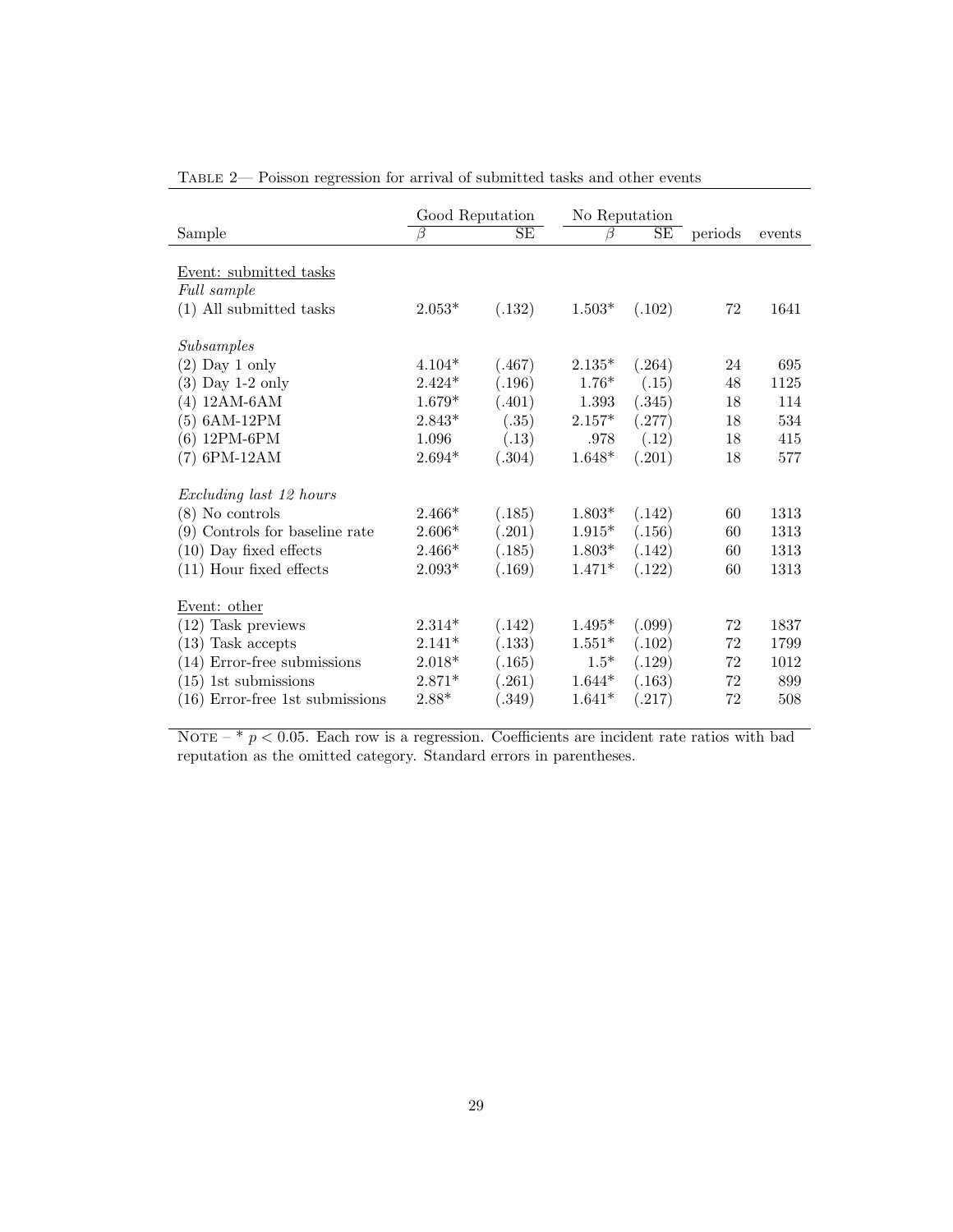|                                              | Good Reputation |                        | No Reputation |        |         |        |
|----------------------------------------------|-----------------|------------------------|---------------|--------|---------|--------|
| Sample                                       | ß               | $\overline{\text{SE}}$ | ß             | SE     | periods | events |
|                                              |                 |                        |               |        |         |        |
| Event: submitted tasks                       |                 |                        |               |        |         |        |
| <i>Full sample</i>                           |                 |                        |               |        |         |        |
| $(1)$ All submitted tasks                    | $2.053*$        | (.5)                   | 1.503         | (.368) | 72      | 1641   |
| Subsamples                                   |                 |                        |               |        |         |        |
| $(2)$ Day 1 only                             | $4.104*$        | (1.969)                | 2.135         | (1.03) | 24      | 695    |
| $(3)$ Day 1-2 only                           | $2.424*$        | (.766)                 | 1.76          | (.559) | 48      | 1125   |
| $(4)$ 12AM-6AM                               | 1.679           | (.823)                 | 1.393         | (.689) | 18      | 114    |
| $(5)$ 6AM-12PM                               | $2.843*$        | (1.201)                | 2.157         | (.915) | 18      | 534    |
| $(6)$ 12PM-6PM                               | 1.096           | (.267)                 | .978          | (.239) | 18      | 415    |
| 6PM-12AM<br>(7)                              | $2.694*$        | (.955)                 | 1.648         | (.589) | 18      | 577    |
|                                              |                 |                        |               |        |         |        |
| Excluding last 12 hours<br>$(8)$ No controls | $2.466*$        | (.704)                 | $1.803*$      | (.516) | 60      | 1313   |
| (9) Controls for baseline rate               | $2.523*$        | (.719)                 | 1.808*        |        | 60      | 1313   |
| $(10)$ Day fixed effects                     | $2.294*$        | (.654)                 | 1.778*        | (.515) | 60      |        |
|                                              |                 |                        |               | (.498) |         | 1313   |
| $(11)$ Hour fixed effects                    | $1.858*$        | (.274)                 | $1.374*$      | (.205) | 60      | 1313   |
| Event: other                                 |                 |                        |               |        |         |        |
| $(12)$ Task previews                         | $2.314*$        | (.571)                 | 1.495         | (.37)  | 72      | 1837   |
| $(13)$ Task accepts                          | $2.141*$        | (.529)                 | 1.551         | (.384) | 72      | 1799   |
| (14) Error-free submissions                  | $2.018*$        | (.548)                 | 1.5           | (.41)  | 72      | 1012   |
| $(15)$ 1st submissions                       | $2.871*$        | (.804)                 | 1.644         | (.465) | 72      | 899    |
| $(16)$ Error-free 1st submissions            | $2.88*$         | (.928)                 | 1.641         | (.536) | 72      | 508    |
|                                              |                 |                        |               |        |         |        |

TABLE 3— Negative binomial regression for arrival of submitted tasks and other events

NOTE – \*  $p < 0.05$ . Each row is a regression. Coefficients are incident rate ratios with bad reputation as the omitted category. Standard errors in parentheses.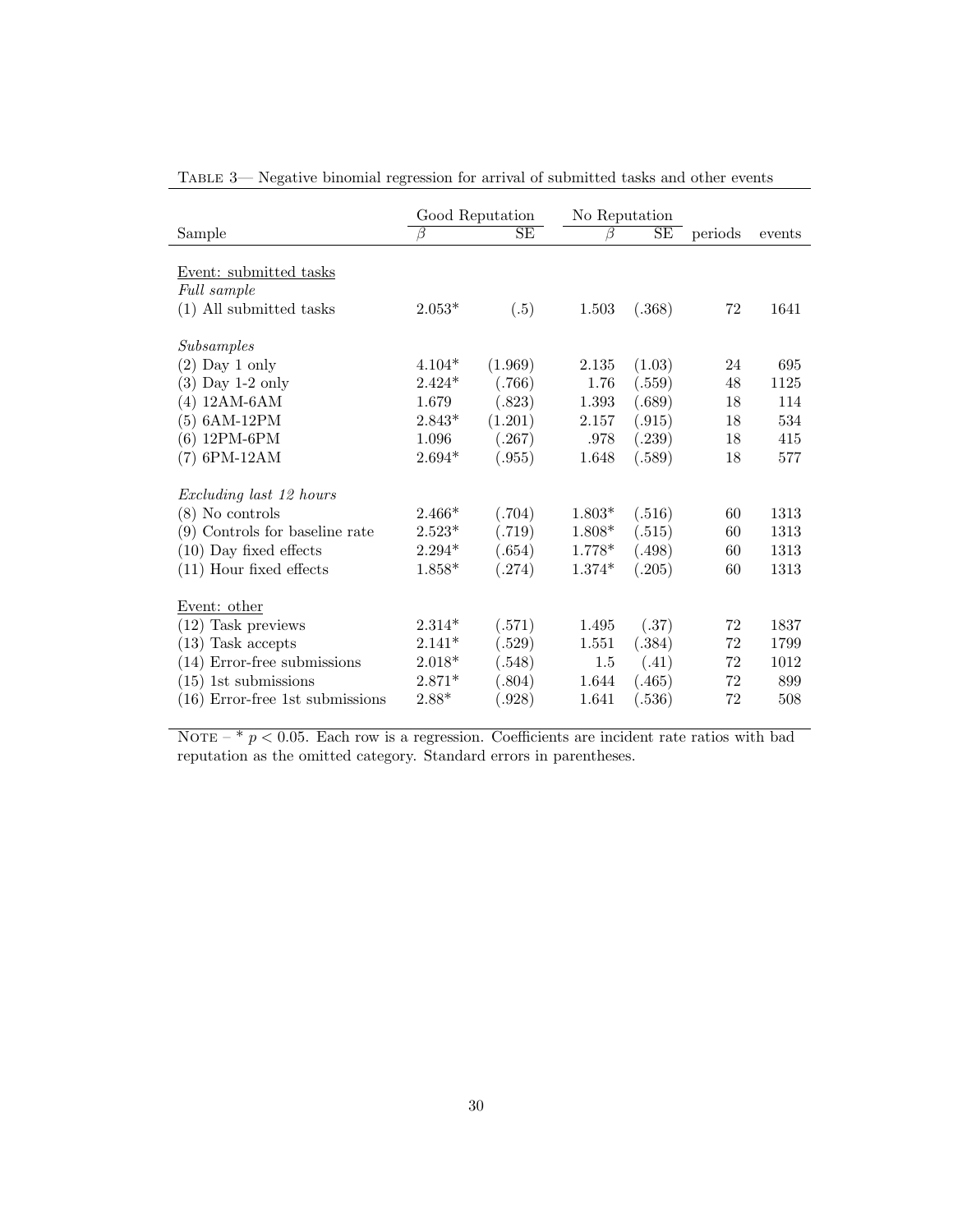| ence more prefixed |                   |                   |                   |                  |                   |
|--------------------|-------------------|-------------------|-------------------|------------------|-------------------|
|                    |                   |                   |                   | 1st              | Correct 1st       |
|                    | Previews          | Acceptances       | Submissions       | submissions      | submissions       |
|                    | $\left( 1\right)$ | $\left( 2\right)$ | $\left( 3\right)$ | $\left(4\right)$ | $\left( 5\right)$ |
|                    |                   |                   |                   |                  |                   |
| Good reputation    | $1.964*$          | $1.909*$          | $1.836*$          | $2.488*$         | $1.855*$          |
|                    | (0.280)           | (0.277)           | (0.262)           | (0.426)          | (0.405)           |
| No reputation      | $1.403*$          | $1.387*$          | $1.364*$          | $1.608*$         | 1.261             |
|                    | (0.204)           | (0.203)           | (0.196)           | (0.277)          | (0.278)           |
| Constant           | $16.56*$          | $14.10*$          | $13.31*$          | $8.024*$         | $3.54*$           |
|                    | (4.907)           | (4.300)           | (4.002)           | (2.788)          | (1.729)           |
| Day FE             | Yes               | Yes               | Yes               | Yes              | Yes               |
| Hour FE            | <b>Yes</b>        | Yes               | Yes               | Yes              | Yes               |
| Observations       | 60                | 60                | 60                | 60               | 60                |

Table 4— Preferred specification: negative binomial regression of arrival rates in the first sixty hours

NOTE –  $\rm *p<0.05$ . Standard errors in parentheses. Bad reputation is the omitted category. All coefficients for good employers are significantly different from coefficients for bad employers with  $p<0.05.$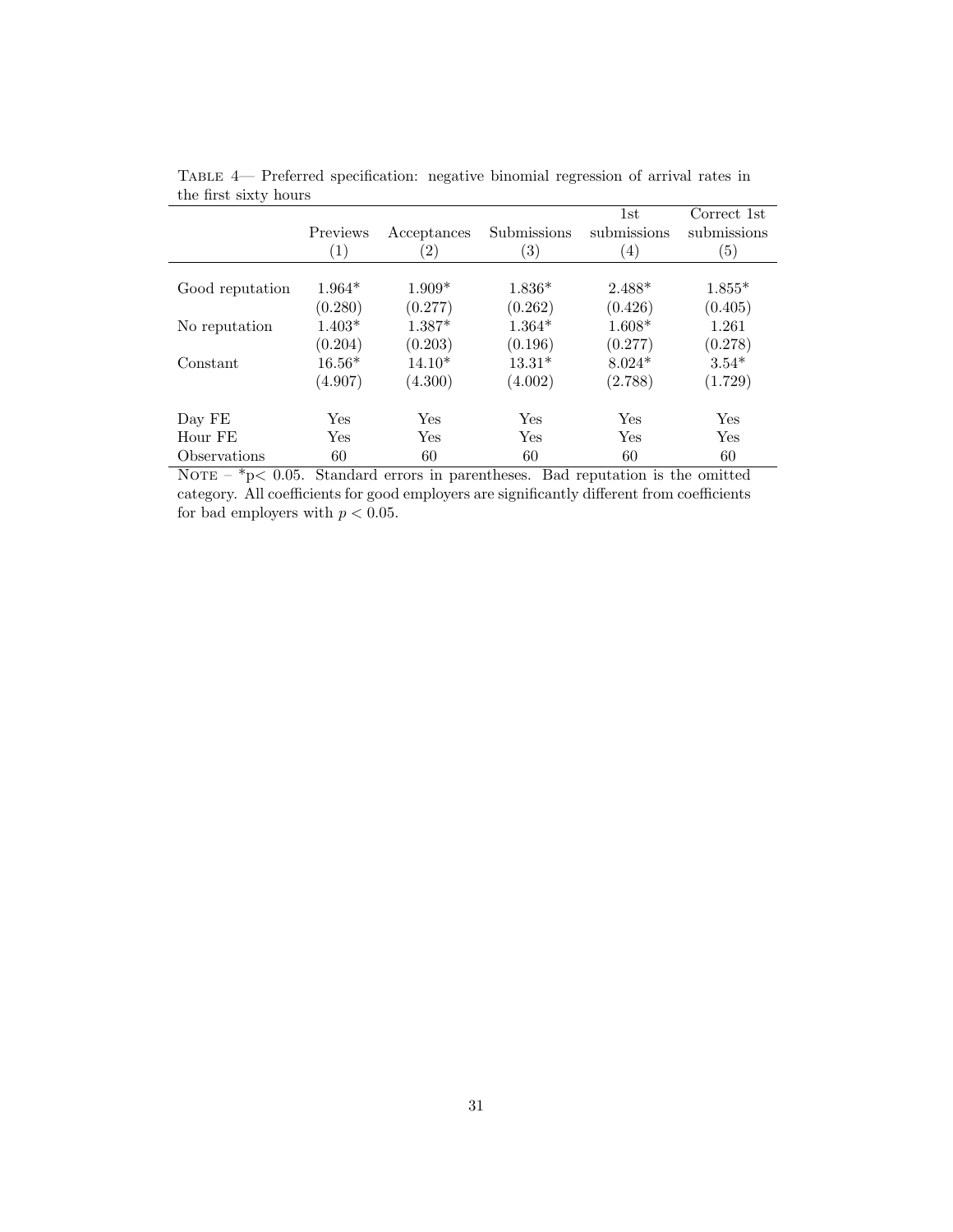Figure 1: M-Turk worker's job search process: Turkopticon

Step 1: Workers view a list of available tasks

| <b>HIIs containing 'receipt'</b>                  |                                                     |                                             |                                        |                          |        |
|---------------------------------------------------|-----------------------------------------------------|---------------------------------------------|----------------------------------------|--------------------------|--------|
| 1-7 of 7 Results                                  |                                                     |                                             |                                        |                          |        |
| Sort by: HIT Creation Date (newest first) v 601   |                                                     | Show all details   Hide all details         |                                        |                          |        |
| Identify all items on a receipt                   |                                                     |                                             |                                        | View a HIT in this group |        |
| 411Richmond<br><b>Requester:</b><br>$\mathbf{r}$  | <b>HIT Expiration Date:</b>                         | Jul 29, 2014 (6 days 23 hours) Reward:      |                                        | \$0.05                   |        |
|                                                   | <b>Time Allotted:</b>                               | 60 minutes                                  | <b>HITs Available:</b>                 | 91                       |        |
| Enter all alcoholic beverage items from a receipt |                                                     |                                             |                                        | View a HIT in this group |        |
| $\mathbf{v}$ Mark Kelly<br><b>Requester:</b>      | <b>HIT Expiration Date:</b>                         | Jul 22, 2014 (47 minutes 5 seconds) Reward: |                                        | \$0.20                   |        |
|                                                   | <b>Time Allotted:</b>                               | 30 minutes                                  | <b>HITs Available:</b>                 | 1                        |        |
| <b>Receipt Data Entry</b>                         |                                                     |                                             |                                        | View a HIT in this group |        |
| <b>Requester:</b>                                 | tomas carlos henriquez larrazabaIT Expiration Date: |                                             | Jul 29, 2014 (6 days 19 hours) Reward: |                          | \$0.01 |
|                                                   | <b>Time Allotted:</b>                               | 2 minutes                                   |                                        | <b>HITs Available:</b>   | 99     |
| Verify a single value from a receipt              |                                                     |                                             |                                        | View a HIT in this group |        |
| $\frac{1}{2}$ 411Richmond<br><b>Requester:</b>    | <b>HIT Expiration Date:</b>                         | Jul 28, 2014 (5 days 23 hours) Reward:      |                                        | \$0.01                   |        |
|                                                   | <b>Time Allotted:</b>                               | 30 minutes                                  | <b>HTTs Available:</b>                 | 1                        |        |

#### Step 2: Workers with Turkopticon may screen employer employer ratings



NOTE – Screen capture of a M-Turk worker's job search interface. The tooltip box left-ofcenter is available to workers who have installed Turkopticon, and shows color-coded ratings of the employer's communicativity, generosity, fairness, and promptness. It also offers a link to longform reviews.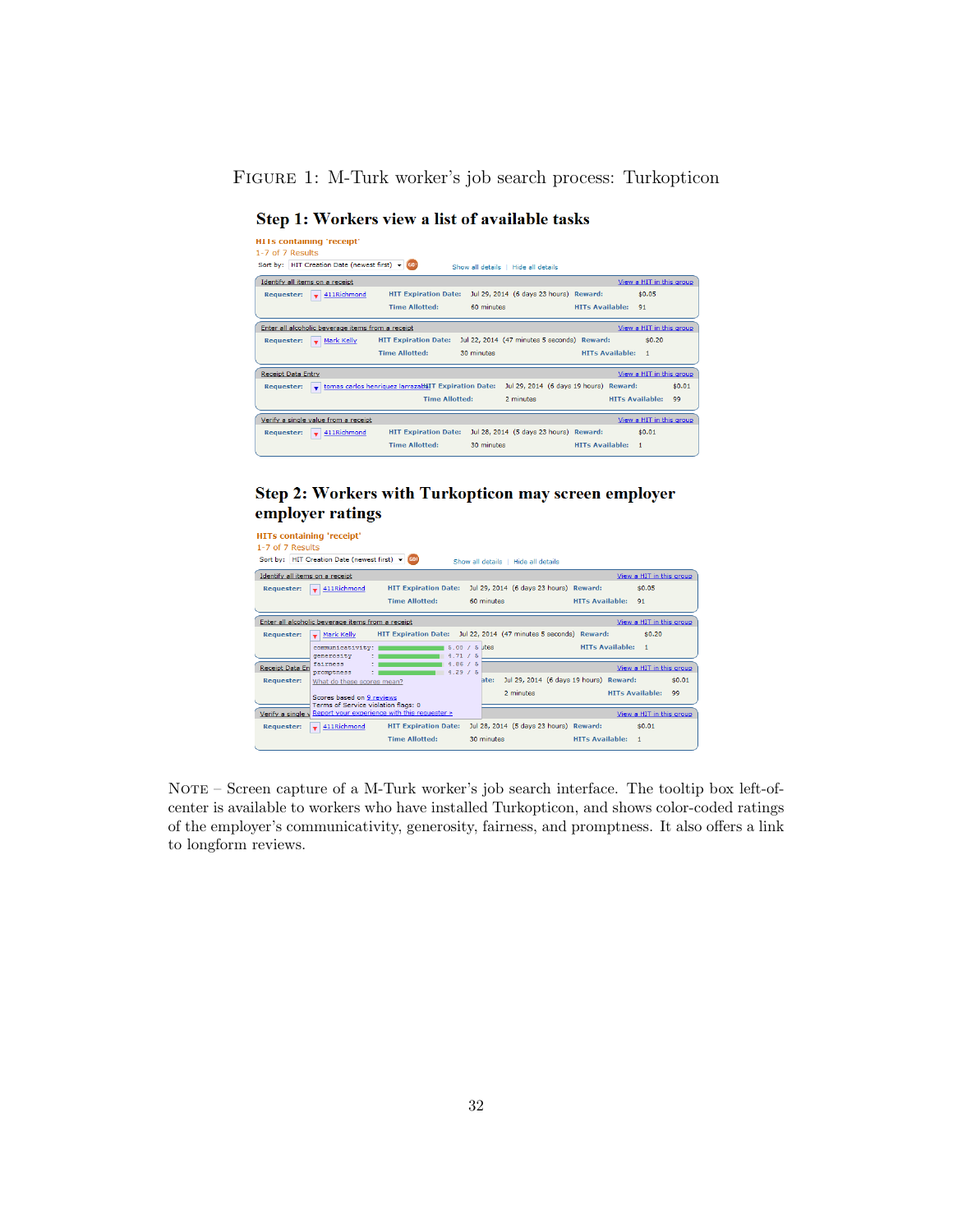Figure 2: M-Turk worker's job search process: previewing, accepting, and submitting tasks

#### **Step 3: Workers preview tasks**

| Reward: \$0.20 per HIT<br>beverage items from the receipt into the webform. | <b>HTTs Available: 1</b><br>Please consider the attached scanned receipt and enter all the alcoholic | Duration: 30 minutes                                                                                                                                                                                 |
|-----------------------------------------------------------------------------|------------------------------------------------------------------------------------------------------|------------------------------------------------------------------------------------------------------------------------------------------------------------------------------------------------------|
|                                                                             |                                                                                                      |                                                                                                                                                                                                      |
|                                                                             |                                                                                                      |                                                                                                                                                                                                      |
| . Each receipt contains at least 1 alcoholic item but likely 5 or less      |                                                                                                      |                                                                                                                                                                                                      |
|                                                                             | Item name                                                                                            | <b>Total Pric</b>                                                                                                                                                                                    |
|                                                                             |                                                                                                      |                                                                                                                                                                                                      |
|                                                                             |                                                                                                      | . To enter alcoholic item, enter its name, quantity and price (e.g., "2x 6 PK BUD LT \$18.18" means 2 items called "6 PK BUD LT" for the price "18.18")<br>Please enter the items below:<br>Quantity |

Step 4: Workers accept, perform, and submit tasks

| 56601<br>1X 6 PK MILLER     | .<br>\$6.09                                                                           |             | Please enter the items below: |                    |  |
|-----------------------------|---------------------------------------------------------------------------------------|-------------|-------------------------------|--------------------|--|
| 67767<br><b>1X CUCUMBER</b> |                                                                                       | Item name   | Quantity                      | <b>Total Price</b> |  |
| 61019                       | \$2,59                                                                                | 6 Pk Miller |                               | 6.09               |  |
| 2X VEG HUMMUS<br>72036      | Ξ<br>\$5.49                                                                           | Quiche      |                               | 2.09               |  |
| QUICHE<br>1Х.<br>26445      | \$2,09                                                                                |             |                               |                    |  |
| <b>1X POTATOS</b><br>94802  | \$2.29                                                                                |             |                               |                    |  |
|                             | Finished with this HIT?<br>Let someone else do it?<br>Submit HIT<br><b>Return HIT</b> |             |                               |                    |  |

NOTE – Screen capture of a M-Turk worker's job search interface. From the list of tasks, workers must choose to preview a task before accepting the task. They then enter data into the webform and submit their work.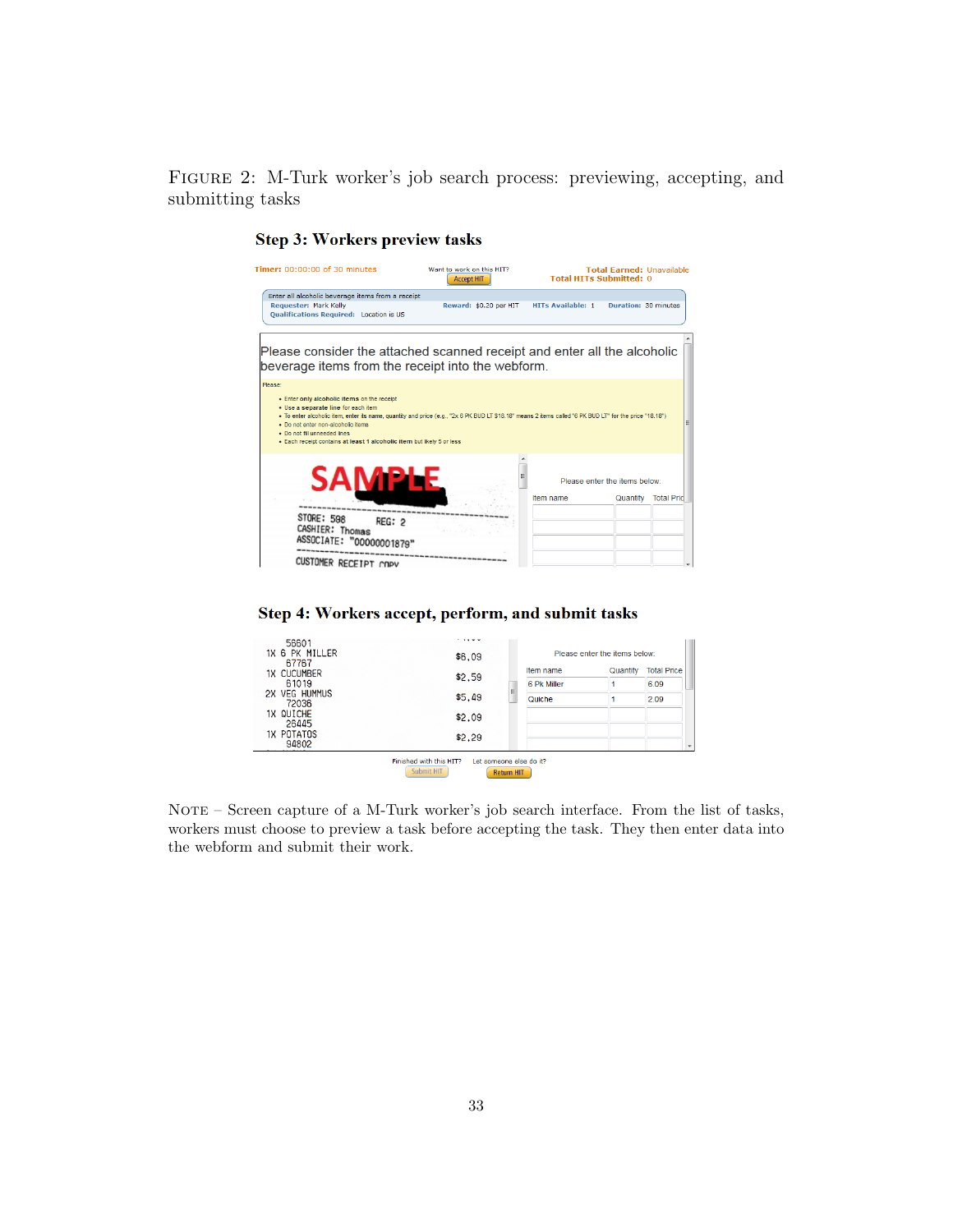

FIGURE 3: Time to payment and rejection by employer reputation

NOTE – Whiskers represent standard errors. p-values for a  $\chi^2$  test that shares are independent of reputation are respectively: 0.002, 0.011, 0.805, 0.012, and 0.007.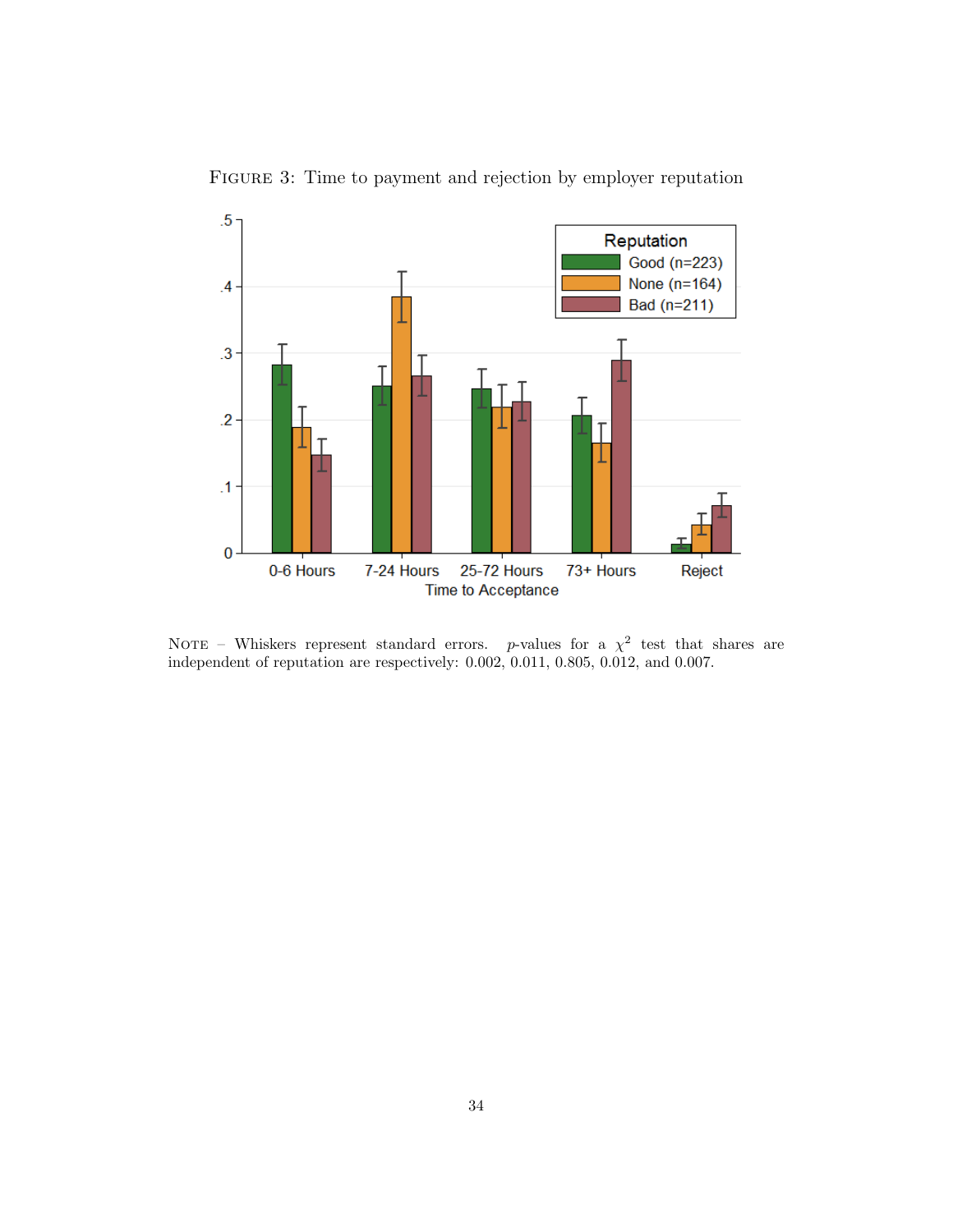

FIGURE 4: Cumulative accepted jobs by employer reputation

 $NOTE - Bold$  lines represent active job listings.